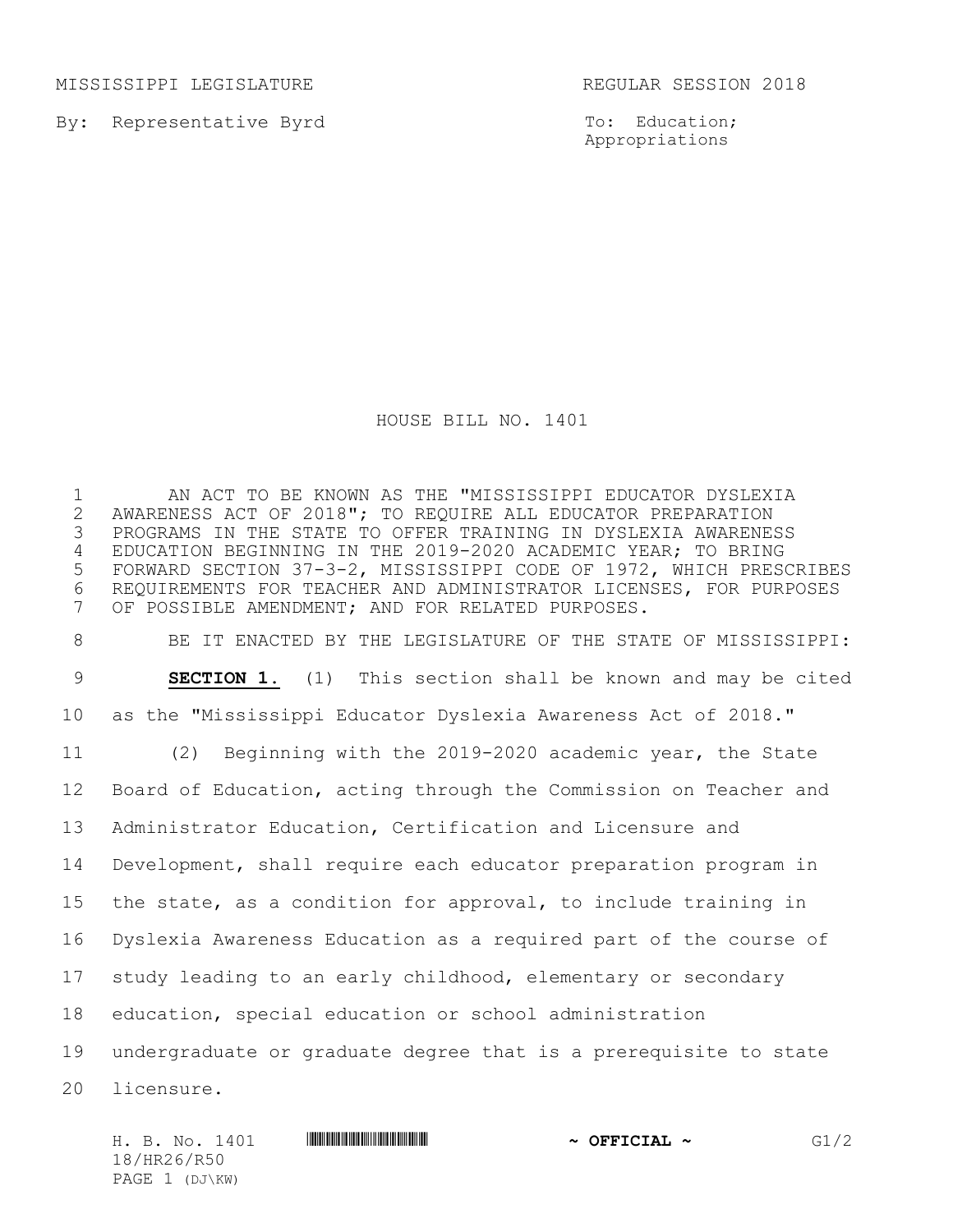**SECTION 2.** Section 37-3-2, Mississippi Code of 1972, is brought forward as follows:

 37-3-2. (1) There is established within the State Department of Education the Commission on Teacher and Administrator Education, Certification and Licensure and Development. It shall be the purpose and duty of the commission to make recommendations to the State Board of Education regarding standards for the certification and licensure and continuing professional development of those who teach or perform tasks of an educational nature in the public schools of Mississippi.

 (2) The commission shall be composed of fifteen (15) qualified members. The membership of the commission shall be composed of the following members to be appointed, three (3) from each congressional district: four (4) classroom teachers; three (3) school administrators; one (1) representative of schools of education of institutions of higher learning located within the state to be recommended by the Board of Trustees of State Institutions of Higher Learning; one (1) representative from the schools of education of independent institutions of higher learning to be recommended by the Board of the Mississippi Association of Independent Colleges; one (1) representative from public community and junior colleges located within the state to be recommended by the Mississippi Community College Board; one (1) local school board member; and four (4) laypersons. All appointments shall be made by the State Board of Education after

H. B. No. 1401 \*HR26/R50\* **~ OFFICIAL ~** 18/HR26/R50 PAGE 2 (DJ\KW)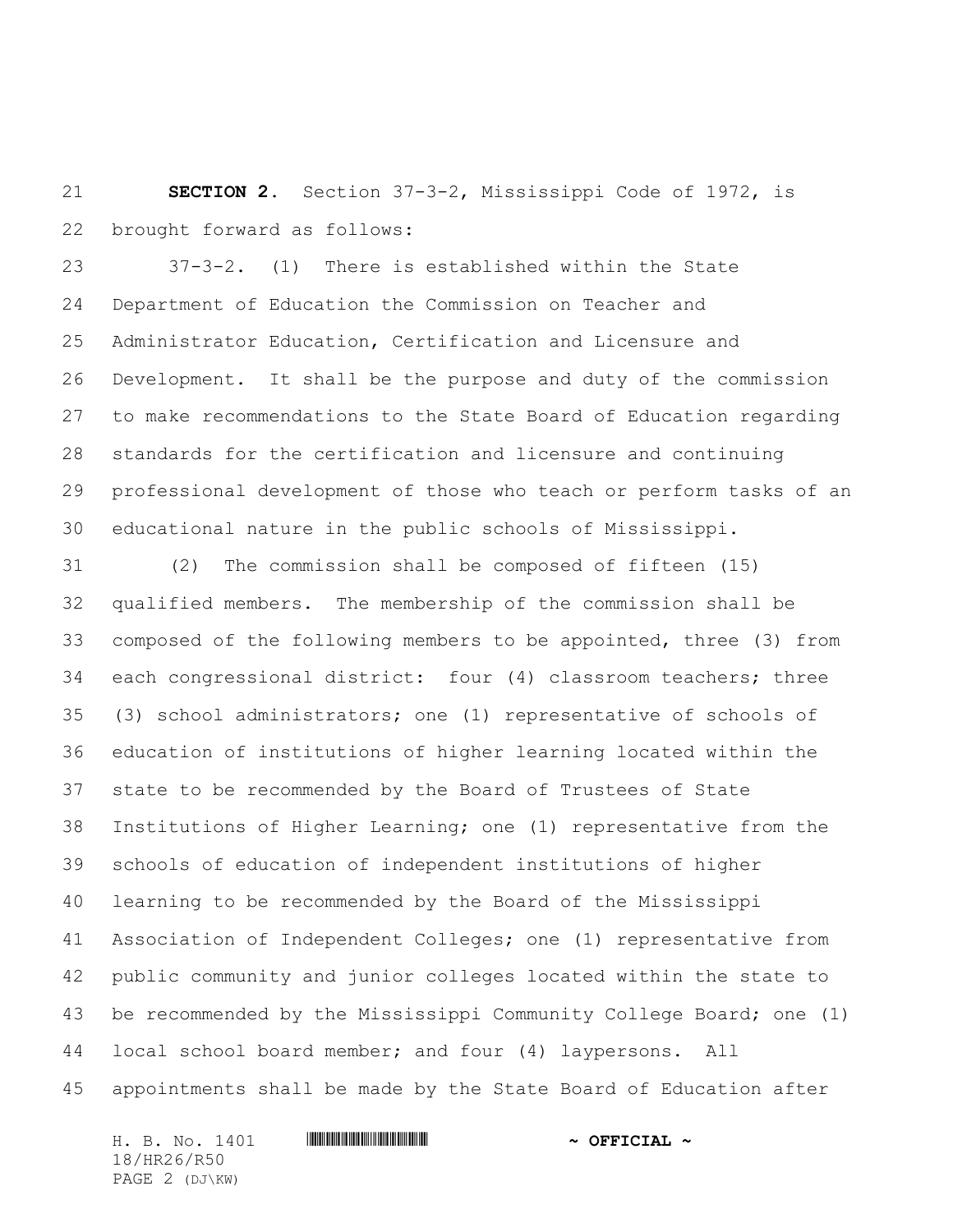consultation with the State Superintendent of Public Education. The first appointments by the State Board of Education shall be made as follows: five (5) members shall be appointed for a term of one (1) year; five (5) members shall be appointed for a term of two (2) years; and five (5) members shall be appointed for a term of three (3) years. Thereafter, all members shall be appointed for a term of four (4) years.

 (3) The State Board of Education when making appointments shall designate a chairman. The commission shall meet at least once every two (2) months or more often if needed. Members of the commission shall be compensated at a rate of per diem as authorized by Section 25-3-69 and be reimbursed for actual and necessary expenses as authorized by Section 25-3-41.

 (4) (a) An appropriate staff member of the State Department of Education shall be designated and assigned by the State Superintendent of Public Education to serve as executive secretary and coordinator for the commission. No less than two (2) other appropriate staff members of the State Department of Education shall be designated and assigned by the State Superintendent of Public Education to serve on the staff of the commission.

 (b) An Office of Educator Misconduct Evaluations shall be established within the State Department of Education to assist the commission in responding to infractions and violations, and in conducting hearings and enforcing the provisions of subsections

18/HR26/R50 PAGE 3 (DJ\KW)

H. B. No. 1401 \*HR26/R50\* **~ OFFICIAL ~**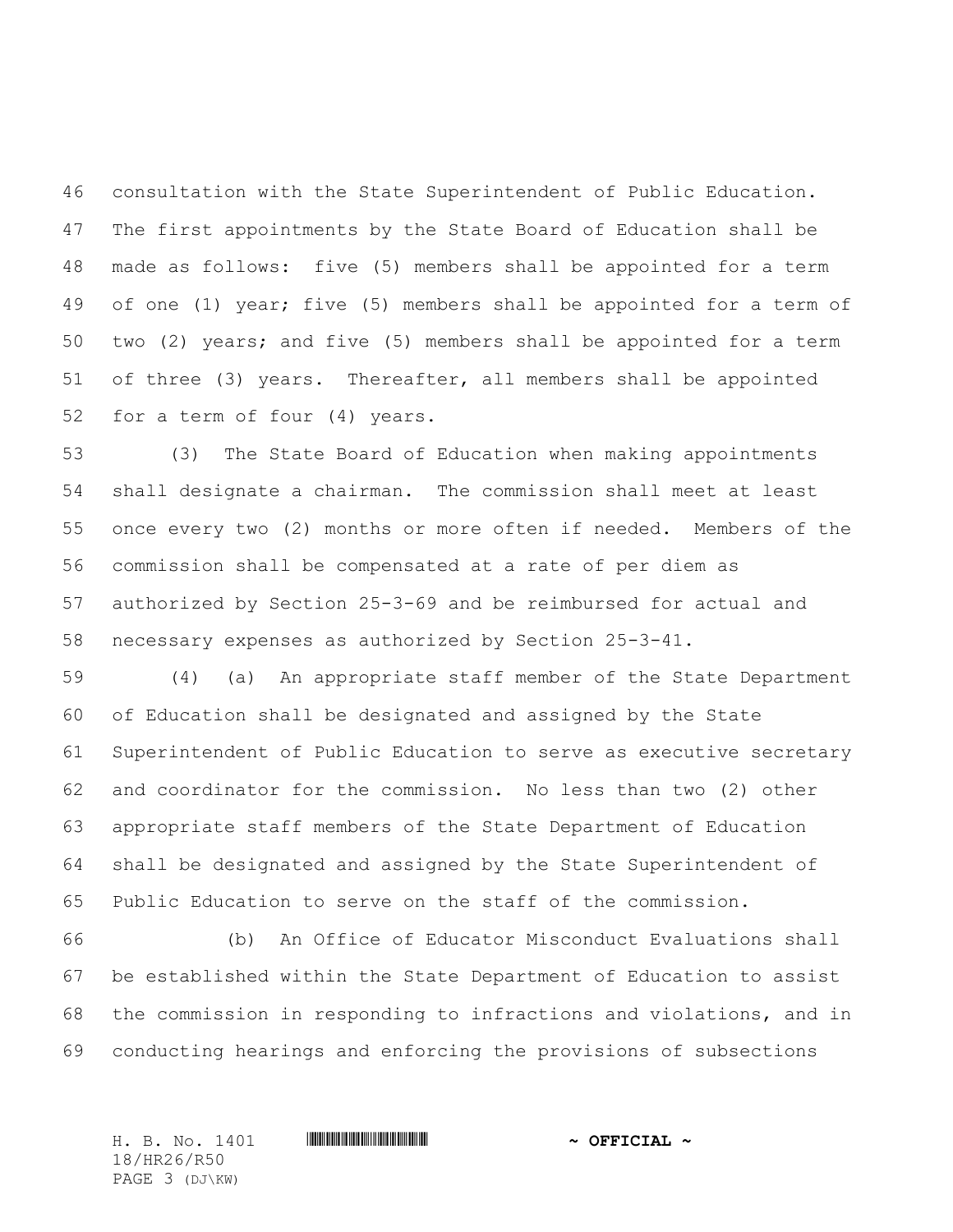(11), (12), (13), (14) and (15) of this section, and violations of the Mississippi Educator Code of Ethics.

(5) It shall be the duty of the commission to:

 (a) Set standards and criteria, subject to the approval of the State Board of Education, for all educator preparation programs in the state;

 (b) Recommend to the State Board of Education each year approval or disapproval of each educator preparation program in the state, subject to a process and schedule determined by the State Board of Education;

 (c) Establish, subject to the approval of the State Board of Education, standards for initial teacher certification 82 and licensure in all fields;

83 (d) Establish, subject to the approval of the State Board of Education, standards for the renewal of teacher licenses in all fields;

 (e) Review and evaluate objective measures of teacher performance, such as test scores, which may form part of the 88 licensure process, and to make recommendations for their use; (f) Review all existing requirements for certification and licensure;

 (g) Consult with groups whose work may be affected by 92 the commission's decisions;

18/HR26/R50 PAGE 4 (DJ\KW)

H. B. No. 1401 **\*\*\* HRA60\* AND \*\*\* THE \*\*\* AND \*\*\* OFFICIAL \***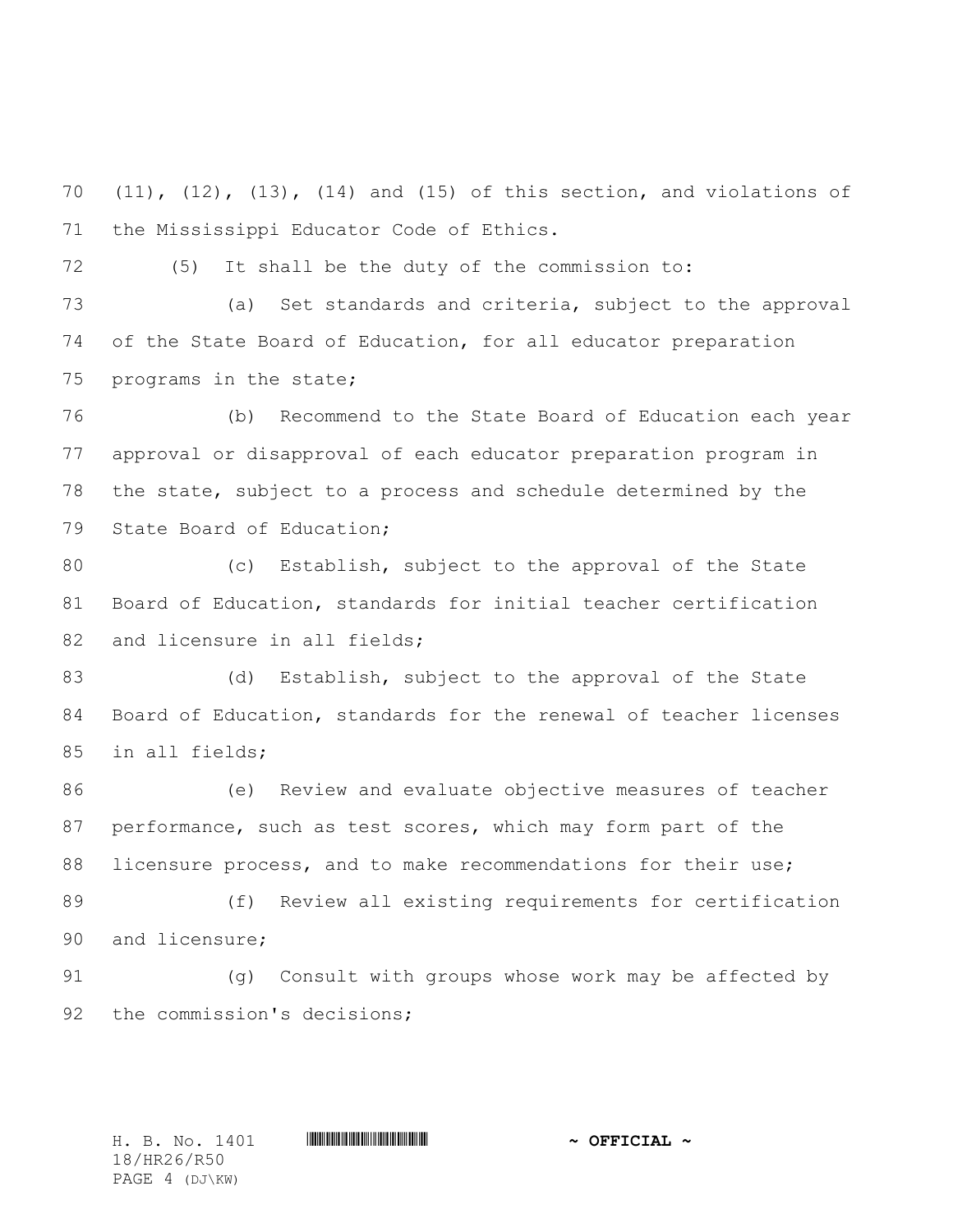(h) Prepare reports from time to time on current practices and issues in the general area of teacher education and 95 certification and licensure;

 (i) Hold hearings concerning standards for teachers' and administrators' education and certification and licensure with 98 approval of the State Board of Education;

 (j) Hire expert consultants with approval of the State Board of Education;

 (k) Set up ad hoc committees to advise on specific areas; and

 (l) Perform such other functions as may fall within their general charge and which may be delegated to them by the State Board of Education.

 (6) (a) **Standard License - Approved Program Route**. An educator entering the school system of Mississippi for the first time and meeting all requirements as established by the State Board of Education shall be granted a standard five-year license. Persons who possess two (2) years of classroom experience as an assistant teacher or who have taught for one (1) year in an accredited public or private school shall be allowed to fulfill student teaching requirements under the supervision of a qualified participating teacher approved by an accredited college of education. The local school district in which the assistant teacher is employed shall compensate such assistant teachers at the required salary level during the period of time such

H. B. No. 1401 **. HR26. And All And All And All And All And All And All And All And All And All And A** 18/HR26/R50 PAGE 5 (DJ\KW)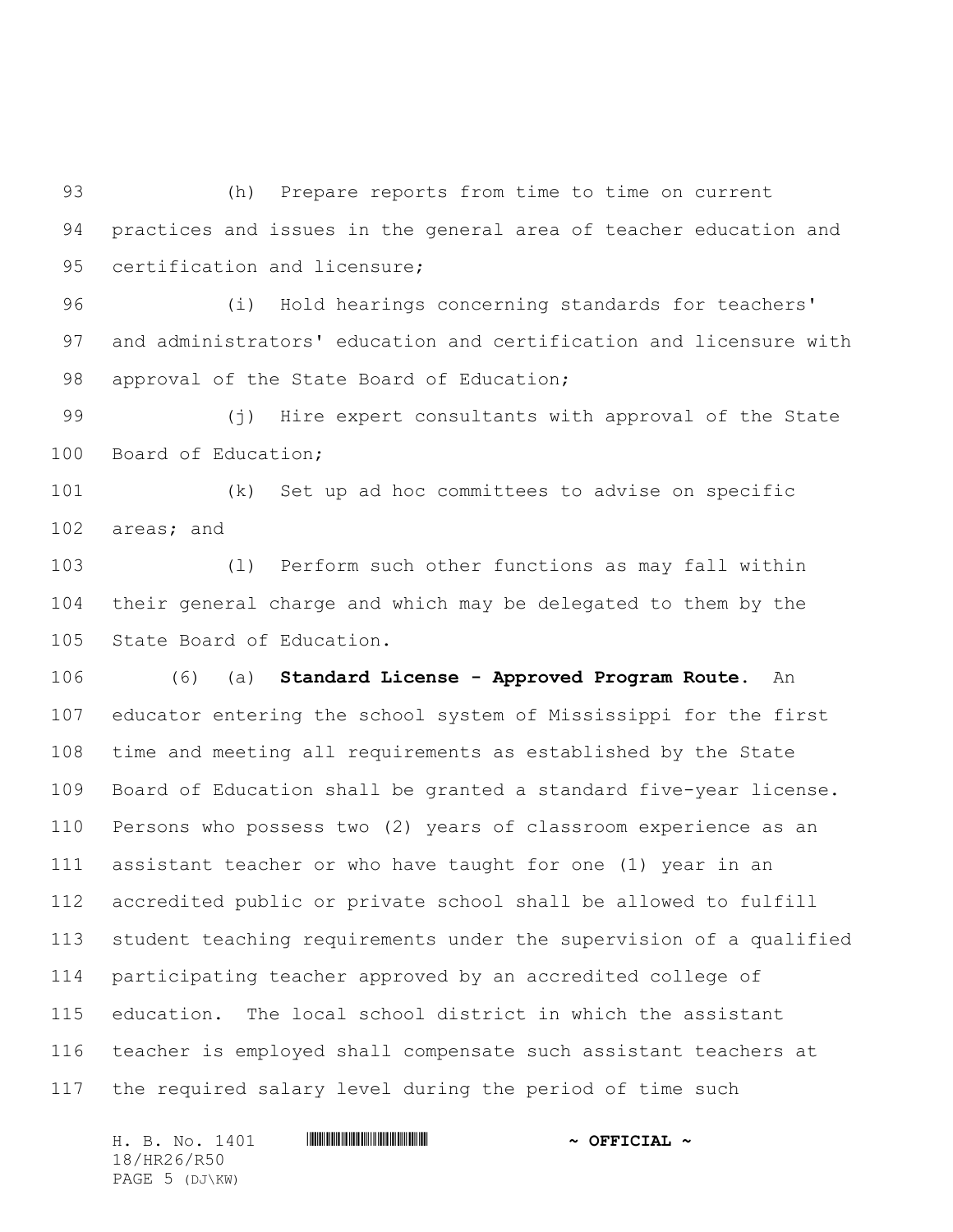individual is completing student teaching requirements. Applicants for a standard license shall submit to the department: 120 (i) An application on a department form; (ii) An official transcript of completion of a teacher education program approved by the department or a nationally accredited program, subject to the following: Licensure to teach in Mississippi prekindergarten through kindergarten classrooms shall require completion of a teacher education program or a Bachelor of Science degree with child development emphasis from a program accredited by the American Association of Family and Consumer Sciences (AAFCS) or by the National Association for Education of Young Children (NAEYC) or by the National Council for Accreditation of Teacher Education (NCATE). Licensure to teach in Mississippi kindergarten, for those applicants who have completed a teacher education program, and in Grade 1 through Grade 4 shall require the completion of an interdisciplinary program of studies. Licenses for Grades 4 through 8 shall require the completion of an interdisciplinary program of studies with two (2) or more areas of concentration. Licensure to teach in Mississippi Grades 7 through 12 shall require a major in an academic field other than education, or a combination of disciplines other than education. Students preparing to teach a subject shall complete a major in the respective subject discipline. All applicants for standard licensure shall demonstrate that such person's college preparation

H. B. No. 1401 **\*\*\* HRAGE #HR260\* #HR260\* #HR260\* #HR260\* #HR260\* #HR260\* #HR260\* #HR260\* #HR260\* #HR260\* #HR260\* #HR260\* #HR260\* #HR260\* #HR260\* #HR260\* #HR260\* #HR260\* #HR260\* #HR260\* #HR260\* #HR260\* #HR260\* #HR260\* #HR2** 18/HR26/R50 PAGE 6 (DJ\KW)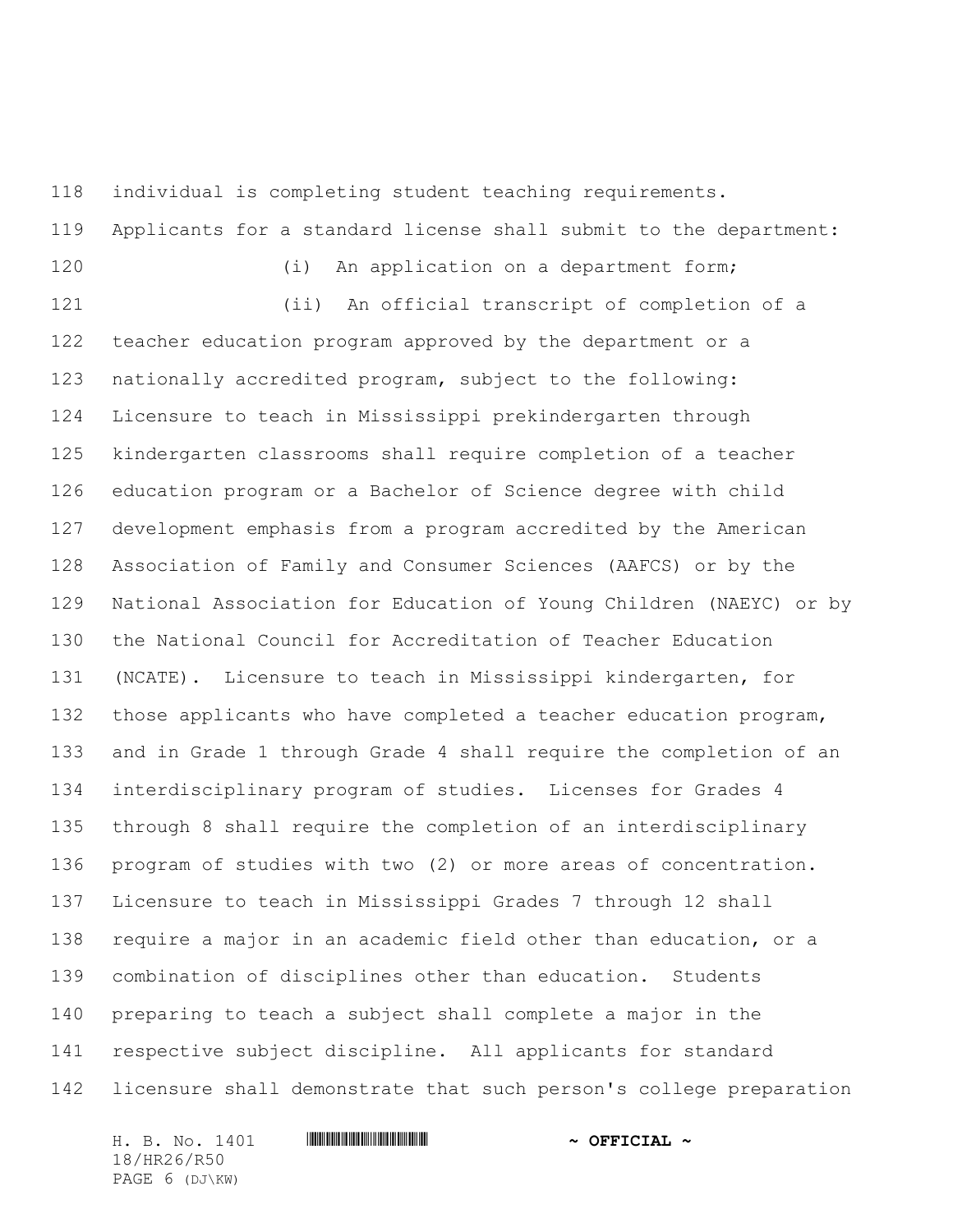143 in those fields was in accordance with the standards set forth by the National Council for Accreditation of Teacher Education (NCATE) or the National Association of State Directors of Teacher Education and Certification (NASDTEC) or, for those applicants who have a Bachelor of Science degree with child development emphasis, the American Association of Family and Consumer Sciences (AAFCS). Effective July 1, 2016, for initial elementary education licensure, a teacher candidate must earn a passing score on a rigorous test of scientifically research-based reading instruction and intervention and data-based decision-making principles as 153 approved by the State Board of Education;

 (iii) A copy of test scores evidencing satisfactory completion of nationally administered examinations of achievement, such as the Educational Testing Service's teacher testing examinations;

 (iv) Any other document required by the State Board of Education; and

 (v) From and after September 30, 2015, no teacher candidate shall be licensed to teach in Mississippi who did not meet the following criteria for entrance into an approved teacher education program:

 1. Twenty-one (21) ACT equivalent or achieve the nationally recommended passing score on the Praxis Core Academic Skills for Educators examination; and

H. B. No. 1401 \*HR26/R50\* **~ OFFICIAL ~** 18/HR26/R50 PAGE 7 (DJ\KW)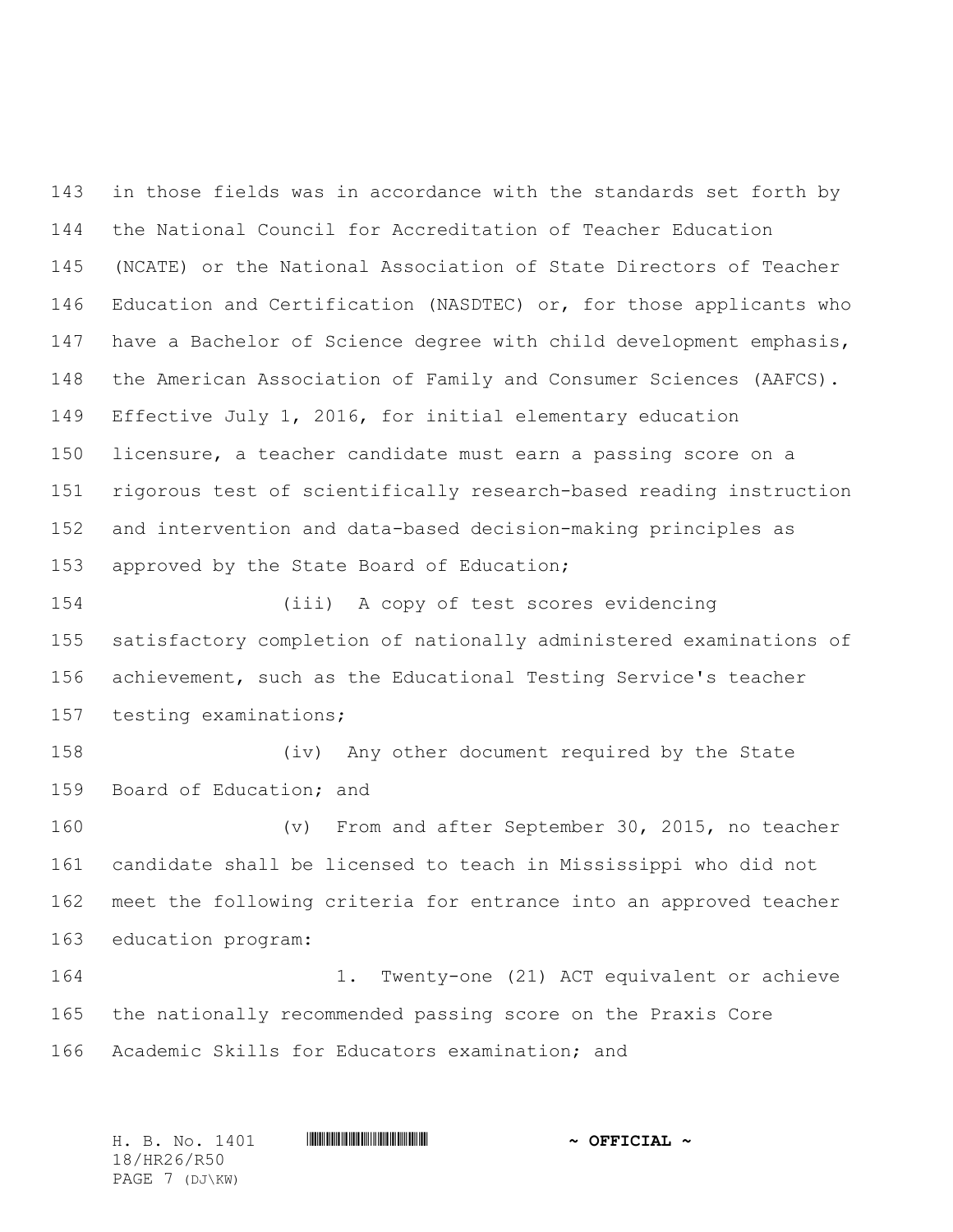2. No less than 2.75 GPA on pre-major coursework of the institution's approved teacher education program provided that the accepted cohort of candidates meets or exceeds a 3.0 GPA on pre-major coursework.

 (b) **Standard License - Nontraditional Teaching Route**. From and after September 30, 2015, no teacher candidate shall be licensed to teach in Mississippi under the alternate route who did not meet the following criteria:

 (i) Twenty-one (21) ACT equivalent or achieve the nationally recommended passing score on the Praxis Core Academic Skills for Educators examination; and

 (ii) No less than 2.75 GPA on content coursework in the requested area of certification or passing Praxis II scores at or above the national recommended score provided that the accepted cohort of candidates of the institution's teacher education program meets or exceeds a 3.0 GPA on pre-major coursework.

 Beginning January 1, 2004, an individual who has a passing score on the Praxis I Basic Skills and Praxis II Specialty Area Test in the requested area of endorsement may apply for the Teach Mississippi Institute (TMI) program to teach students in Grades 7 through 12 if the individual meets the requirements of this paragraph (b). The State Board of Education shall adopt rules requiring that teacher preparation institutions which provide the Teach Mississippi Institute (TMI) program for the preparation of

H. B. No. 1401 **HREGIAL WEIGHT THE SECOND ASSESSMENT OF SECOND-**18/HR26/R50 PAGE 8 (DJ\KW)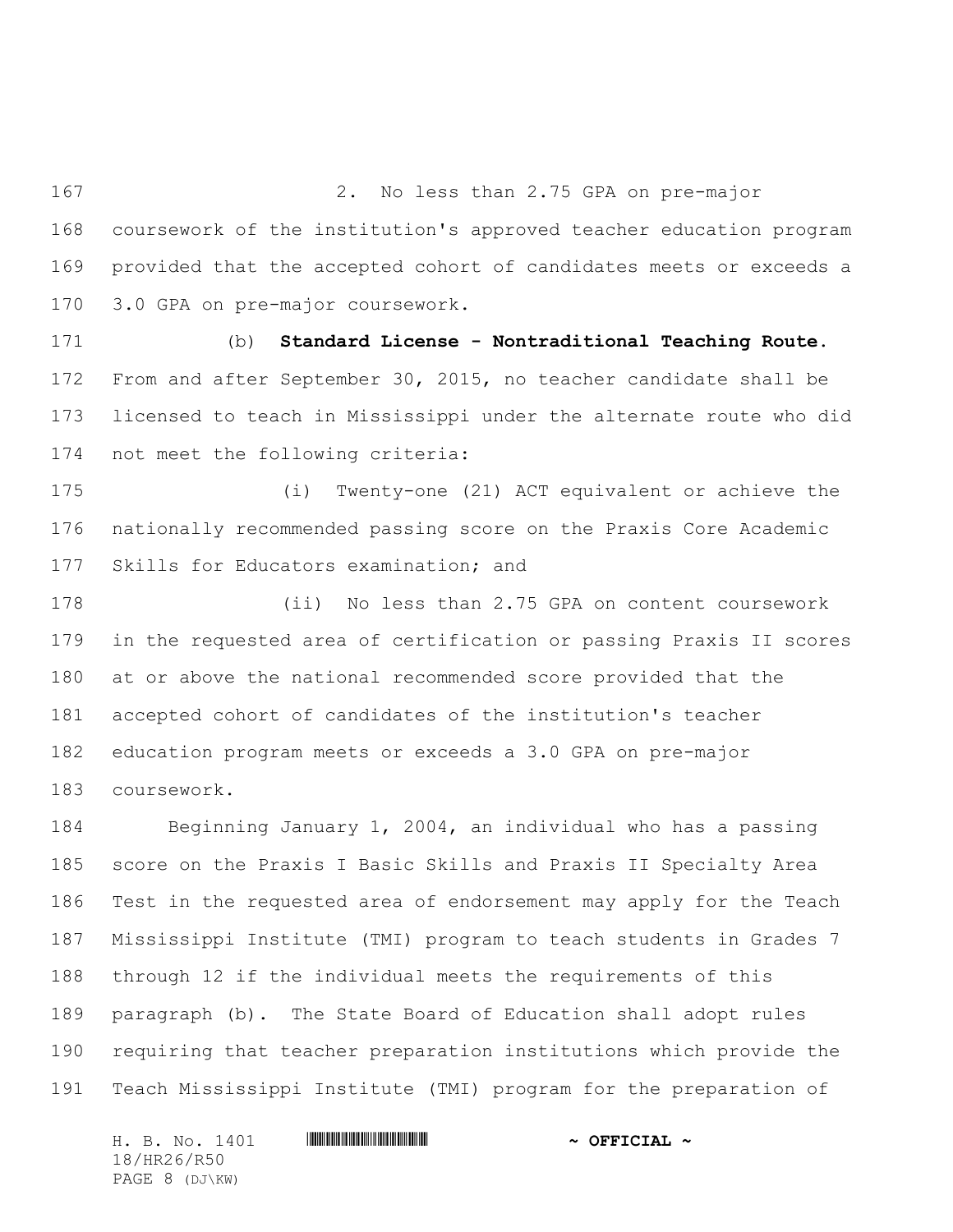nontraditional teachers shall meet the standards and comply with the provisions of this paragraph.

 (i) The Teach Mississippi Institute (TMI) shall include an intensive eight-week, nine-semester-hour summer program or a curriculum of study in which the student matriculates in the fall or spring semester, which shall include, but not be limited to, instruction in education, effective teaching strategies, classroom management, state curriculum requirements, planning and instruction, instructional methods and pedagogy, using test results to improve instruction, and a one (1) semester three-hour supervised internship to be completed while the teacher is employed as a full-time teacher intern in a local school district. The TMI shall be implemented on a pilot program basis, with courses to be offered at up to four (4) locations in the state, with one (1) TMI site to be located in each of the three (3) Mississippi Supreme Court districts.

 (ii) The school sponsoring the teacher intern shall enter into a written agreement with the institution providing the Teach Mississippi Institute (TMI) program, under terms and conditions as agreed upon by the contracting parties, providing that the school district shall provide teacher interns seeking a nontraditional provisional teaching license with a one-year classroom teaching experience. The teacher intern shall successfully complete the one (1) semester three-hour intensive internship in the school district during the semester immediately

H. B. No. 1401 **\*\*\* HRAGE #HR260\* #HR260\* #HR260\* #HR260\* #HR260\* #HR260\* #HR260\* #HR260\* #HR260\* #HR260\* #HR260\* #HR260\* #HR260\* #HR260\* #HR260\* #HR260\* #HR260\* #HR260\* #HR260\* #HR260\* #HR260\* #HR260\* #HR260\* #HR260\* #HR2** 18/HR26/R50 PAGE 9 (DJ\KW)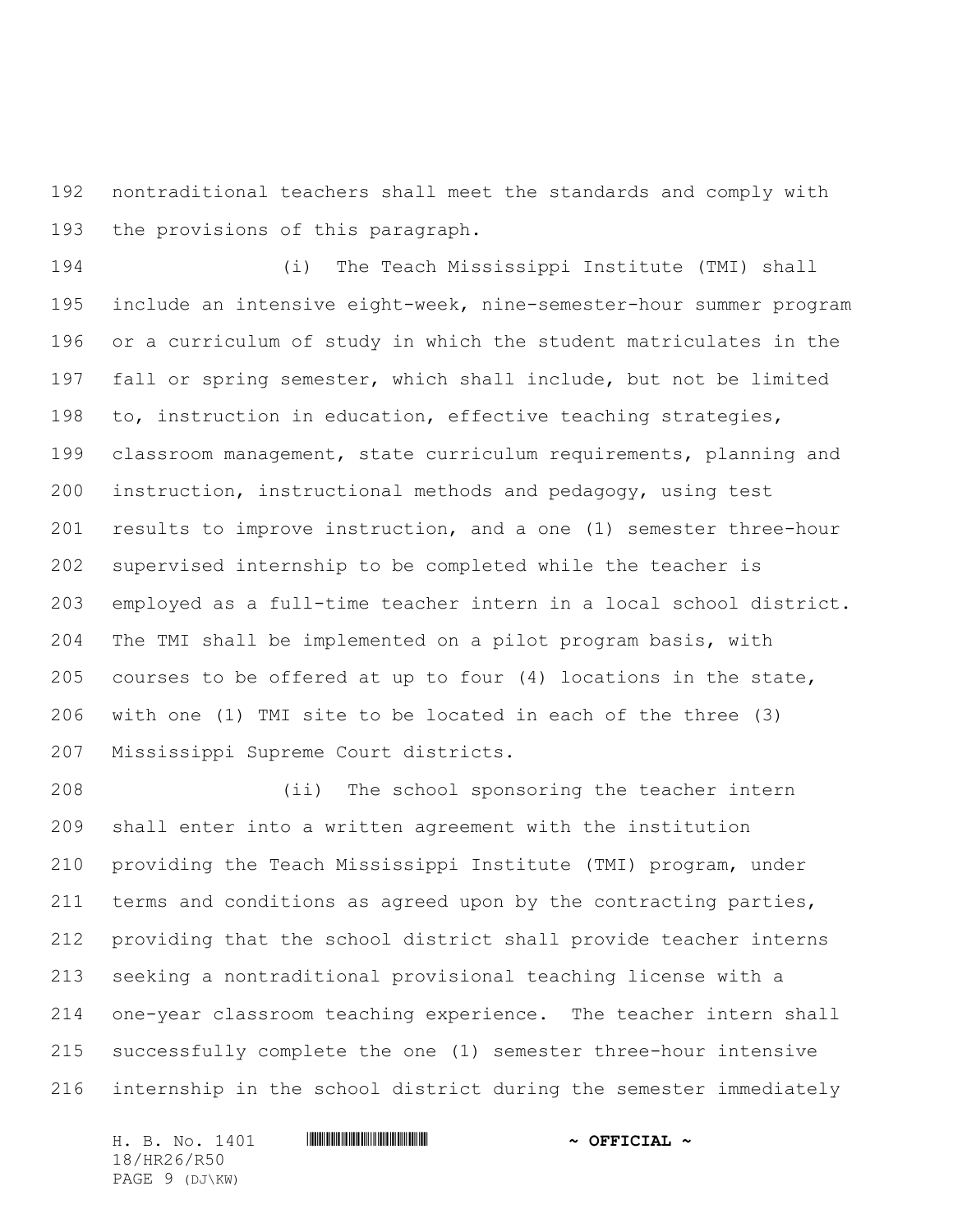following successful completion of the TMI and prior to the end of the one-year classroom teaching experience.

 (iii) Upon completion of the nine-semester-hour TMI or the fall or spring semester option, the individual shall submit his transcript to the commission for provisional licensure 222 of the intern teacher, and the intern teacher shall be issued a provisional teaching license by the commission, which will allow the individual to legally serve as a teacher while the person completes a nontraditional teacher preparation internship program.

 (iv) During the semester of internship in the school district, the teacher preparation institution shall monitor the performance of the intern teacher. The school district that employs the provisional teacher shall supervise the provisional teacher during the teacher's intern year of employment under a nontraditional provisional license, and shall, in consultation with the teacher intern's mentor at the school district of employment, submit to the commission a comprehensive evaluation of the teacher's performance sixty (60) days prior to the expiration of the nontraditional provisional license. If the comprehensive evaluation establishes that the provisional teacher intern's performance fails to meet the standards of the approved nontraditional teacher preparation internship program, the individual shall not be approved for a standard license.

 (v) An individual issued a provisional teaching license under this nontraditional route shall successfully

H. B. No. 1401 **\*\*\* HRAGE #HR260\* #HR260\* #HR260\* #HR260\* #HR260\* #HR260\* #HR260\* #HR260\* #HR260\* #HR260\* #HR260\* #HR260\* #HR260\* #HR260\* #HR260\* #HR260\* #HR260\* #HR260\* #HR260\* #HR260\* #HR260\* #HR260\* #HR260\* #HR260\* #HR2** 18/HR26/R50 PAGE 10 (DJ\KW)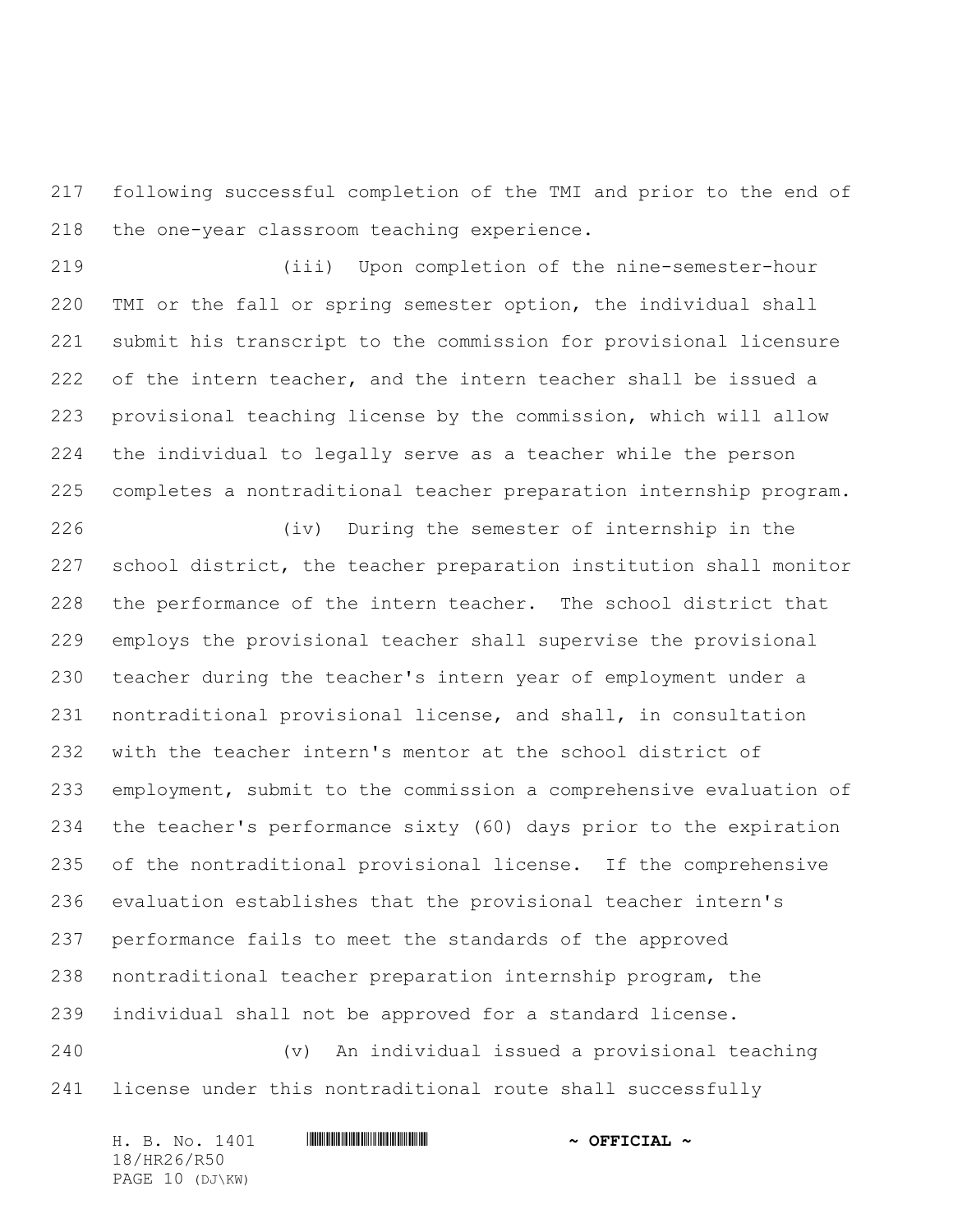complete, at a minimum, a one-year beginning teacher mentoring and induction program administered by the employing school district with the assistance of the State Department of Education.

 (vi) Upon successful completion of the TMI and the internship provisional license period, applicants for a Standard License - Nontraditional Route shall submit to the commission a transcript of successful completion of the twelve (12) semester hours required in the internship program, and the employing school district shall submit to the commission a recommendation for standard licensure of the intern. If the school district recommends licensure, the applicant shall be issued a Standard License - Nontraditional Route which shall be valid for a five-year period and be renewable.

 (vii) At the discretion of the teacher preparation institution, the individual shall be allowed to credit the twelve (12) semester hours earned in the nontraditional teacher internship program toward the graduate hours required for a Master of Arts in Teacher (MAT) Degree.

 (viii) The local school district in which the nontraditional teacher intern or provisional licensee is employed shall compensate such teacher interns at Step 1 of the required salary level during the period of time such individual is completing teacher internship requirements and shall compensate such Standard License - Nontraditional Route teachers at Step 3 of the required salary level when they complete license requirements.

H. B. No. 1401 **\*\*\* HRAGE #HR260\* #HR260\* #HR260\* #HR260\* #HR260\* #HR260\* #HR260\* #HR260\* #HR260\* #HR260\* #HR260\* #HR260\* #HR260\* #HR260\* #HR260\* #HR260\* #HR260\* #HR260\* #HR260\* #HR260\* #HR260\* #HR260\* #HR260\* #HR260\* #HR2** 18/HR26/R50 PAGE 11 (DJ\KW)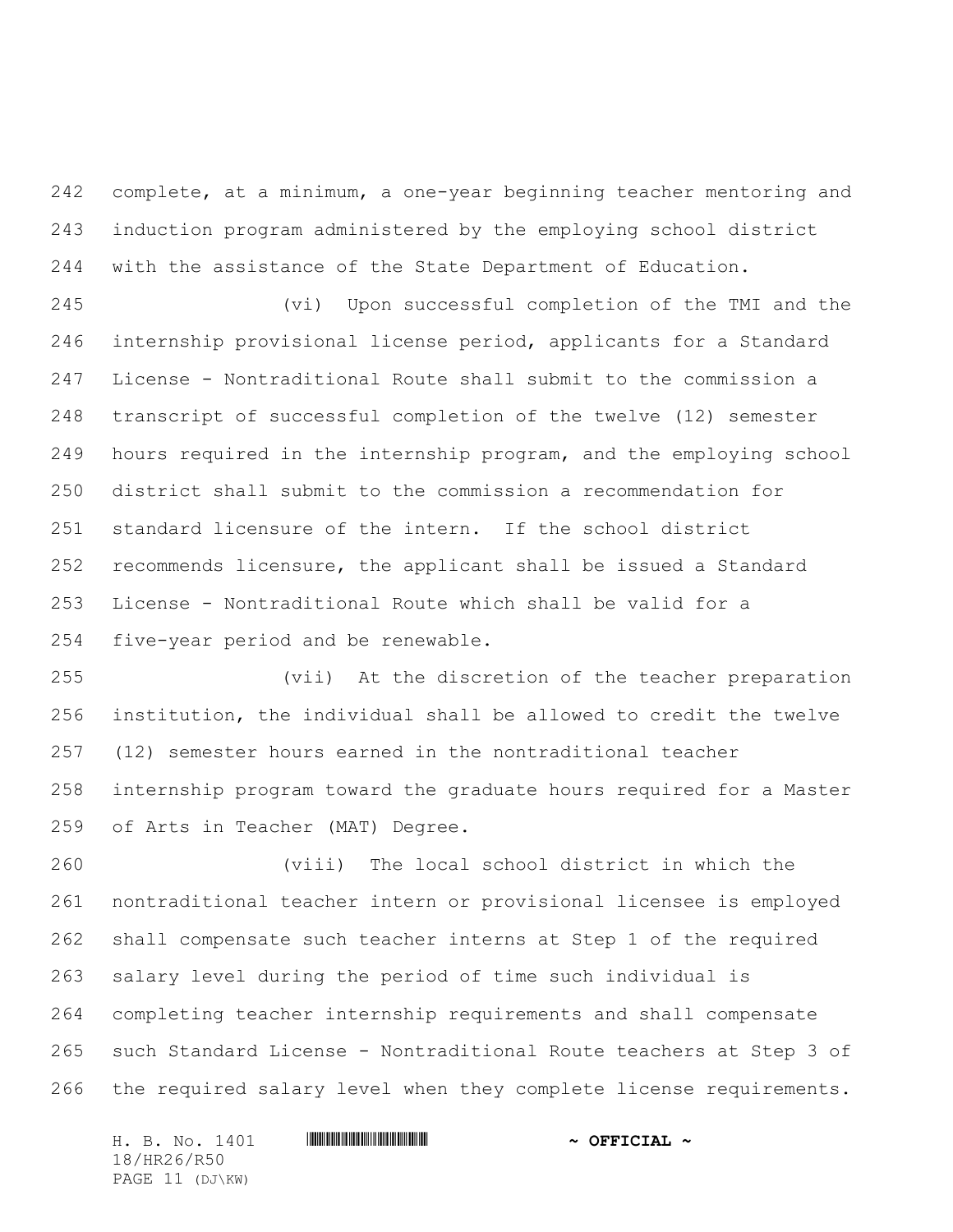Implementation of the TMI program provided for under this paragraph (b) shall be contingent upon the availability of funds appropriated specifically for such purpose by the Legislature. Such implementation of the TMI program may not be deemed to prohibit the State Board of Education from developing and implementing additional alternative route teacher licensure programs, as deemed appropriate by the board. The emergency certification program in effect prior to July 1, 2002, shall remain in effect.

 A Standard License - Approved Program Route shall be issued for a five-year period, and may be renewed. Recognizing teaching as a profession, a hiring preference shall be granted to persons holding a Standard License - Approved Program Route or Standard License - Nontraditional Teaching Route over persons holding any other license.

 (c) **Special License - Expert Citizen**. In order to allow a school district to offer specialized or technical courses, the State Department of Education, in accordance with rules and regulations established by the State Board of Education, may grant a one-year expert citizen-teacher license to local business or other professional personnel to teach in a public school or nonpublic school accredited or approved by the state. Such person may begin teaching upon his employment by the local school board and licensure by the Mississippi Department of Education. The board shall adopt rules and regulations to administer the expert

H. B. No. 1401 **\*\*\* HRA60\* AND \*\*\* THE \*\*\* AND \*\*\* OFFICIAL \*** 18/HR26/R50 PAGE 12 (DJ\KW)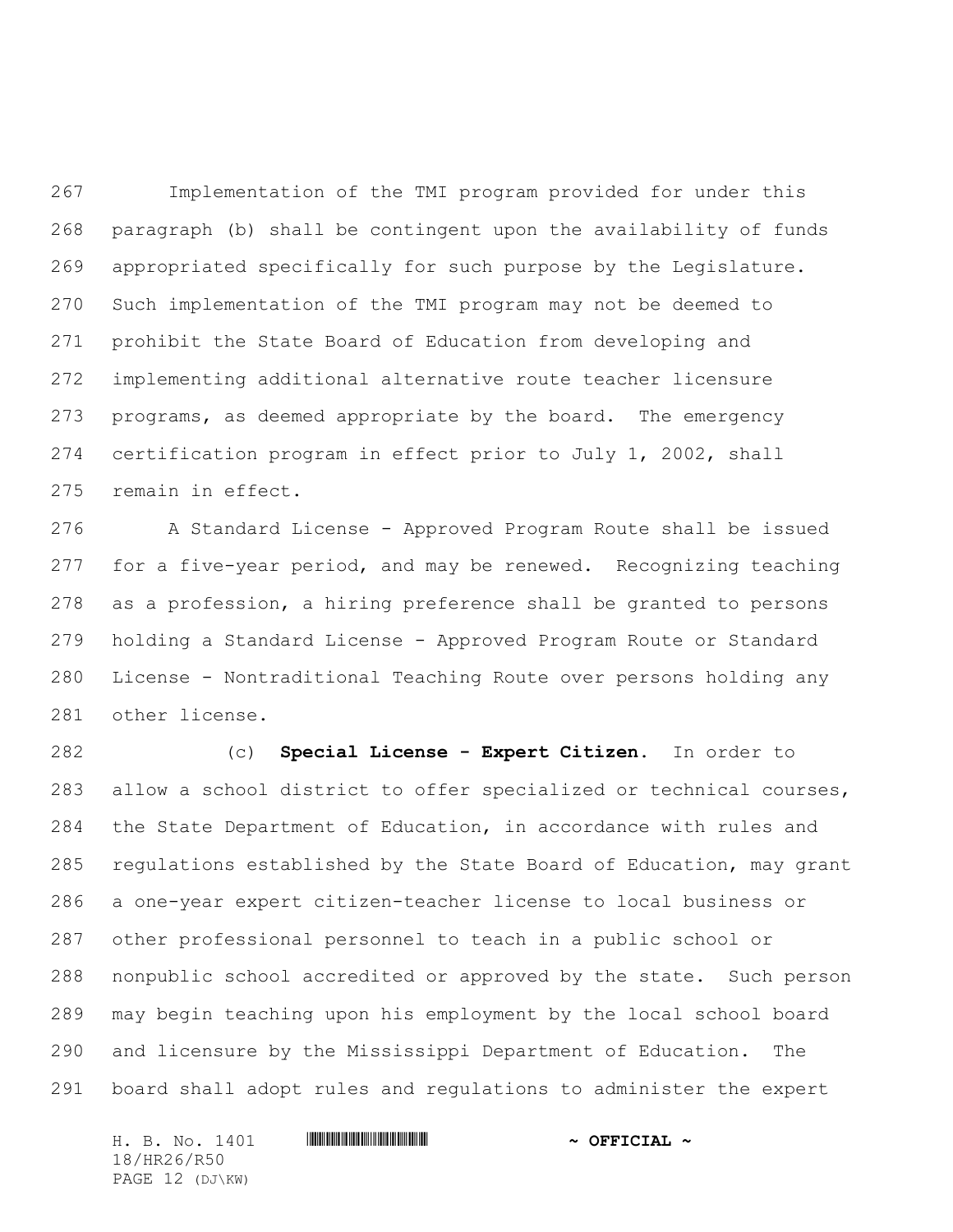citizen-teacher license. A Special License - Expert Citizen may be renewed in accordance with the established rules and regulations of the State Department of Education.

 (d) **Special License - Nonrenewable.** The State Board of Education is authorized to establish rules and regulations to 297 allow those educators not meeting requirements in paragraph  $(a)$ , (b) or (c) of this subsection (6) to be licensed for a period of not more than three (3) years, except by special approval of the State Board of Education.

 (e) **Nonlicensed Teaching Personnel.** A nonlicensed person may teach for a maximum of three (3) periods per teaching day in a public school district or a nonpublic school accredited/approved by the state. Such person shall submit to the department a transcript or record of his education and experience which substantiates his preparation for the subject to be taught and shall meet other qualifications specified by the commission and approved by the State Board of Education. In no case shall any local school board hire nonlicensed personnel as authorized under this paragraph in excess of five percent (5%) of the total number of licensed personnel in any single school.

 (f) **Special License - Transitional Bilingual Education.** Beginning July 1, 2003, the commission shall grant special licenses to teachers of transitional bilingual education who possess such qualifications as are prescribed in this section. Teachers of transitional bilingual education shall be compensated

H. B. No. 1401 **. HR26. And All And All And All And All And All And All And All And All And All And A** 18/HR26/R50 PAGE 13 (DJ\KW)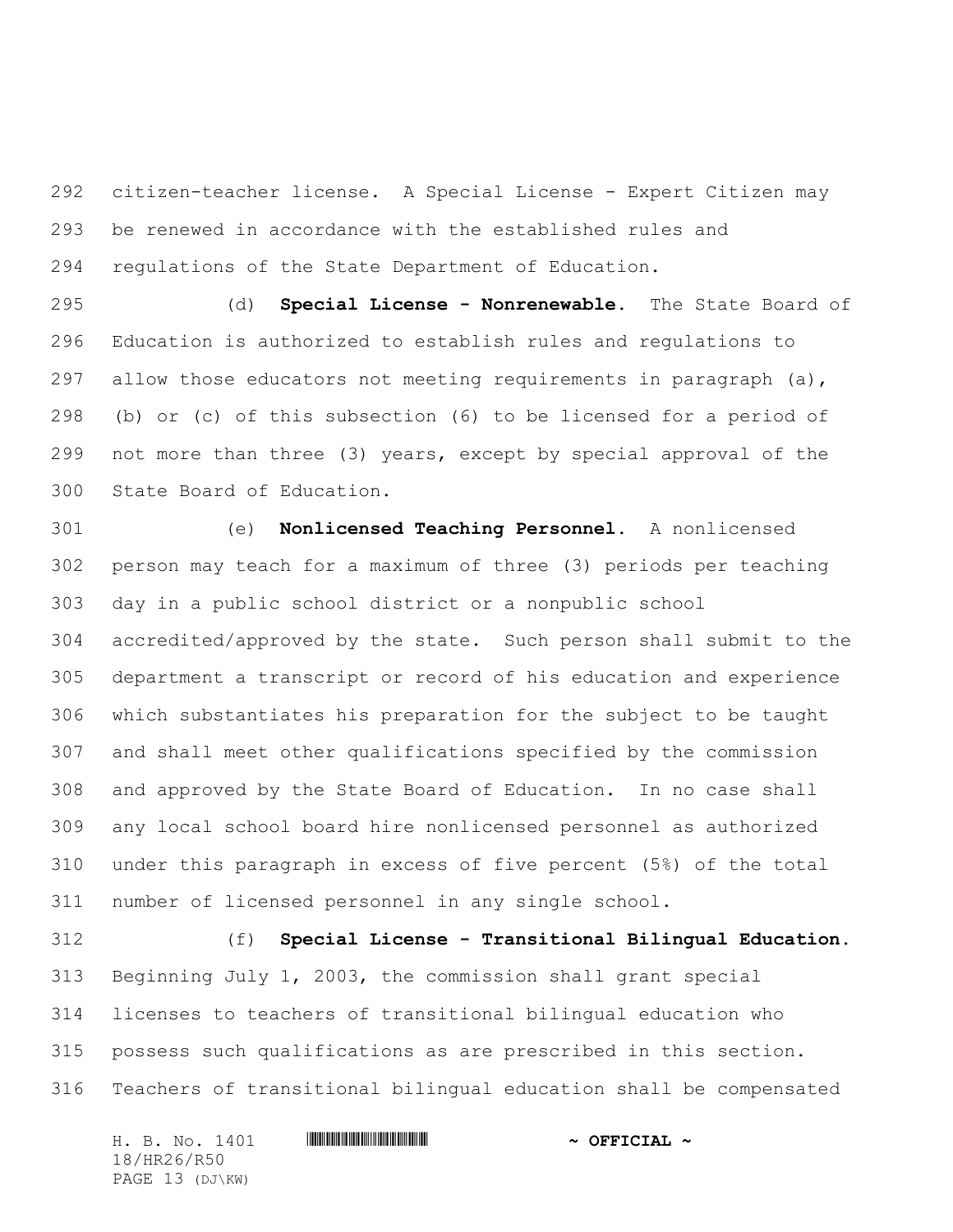by local school boards at not less than one (1) step on the regular salary schedule applicable to permanent teachers licensed under this section. The commission shall grant special licenses to teachers of transitional bilingual education who present the commission with satisfactory evidence that they (i) possess a speaking and reading ability in a language, other than English, in which bilingual education is offered and communicative skills in English; (ii) are in good health and sound moral character; (iii) possess a bachelor's degree or an associate's degree in teacher education from an accredited institution of higher education; (iv) meet such requirements as to courses of study, semester hours therein, experience and training as may be required by the commission; and (v) are legally present in the United States and possess legal authorization for employment. A teacher of transitional bilingual education serving under a special license shall be under an exemption from standard licensure if he achieves the requisite qualifications therefor. Two (2) years of service by a teacher of transitional bilingual education under such an exemption shall be credited to the teacher in acquiring a Standard Educator License. Nothing in this paragraph shall be deemed to prohibit a local school board from employing a teacher licensed in an appropriate field as approved by the State Department of Education to teach in a program in transitional bilingual education.

18/HR26/R50 PAGE 14 (DJ\KW)

H. B. No. 1401 \*HR26/R50\* **~ OFFICIAL ~**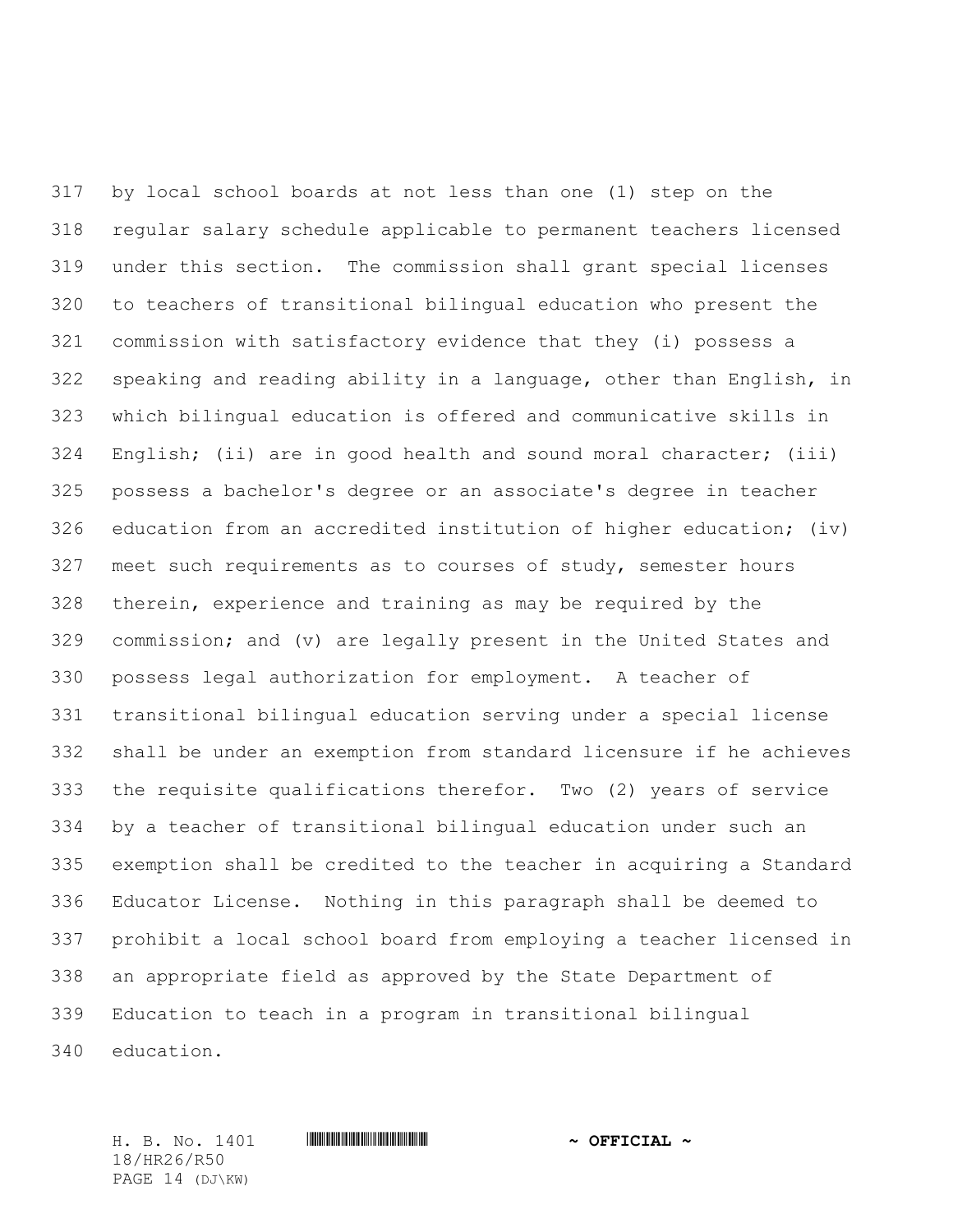(g) In the event any school district meets the highest accreditation standards as defined by the State Board of Education in the accountability system, the State Board of Education, in its discretion, may exempt such school district from any restrictions in paragraph (e) relating to the employment of nonlicensed teaching personnel.

 (h) **Highly Qualified Teachers.** Beginning July 1, 2006, any teacher from any state meeting the federal definition of highly qualified, as described in the No Child Left Behind Act, must be granted a standard five-year license by the State Department of Education.

 (7) **Administrator License.** The State Board of Education is authorized to establish rules and regulations and to administer the licensure process of the school administrators in the State of Mississippi. There will be four (4) categories of administrator licensure with exceptions only through special approval of the State Board of Education.

 (a) **Administrator License - Nonpracticing.** Those educators holding administrative endorsement but having no administrative experience or not serving in an administrative position on January 15, 1997.

 (b) **Administrator License - Entry Level.** Those educators holding administrative endorsement and having met the department's qualifications to be eligible for employment in a

H. B. No. 1401 **\*\*\* HRA60\* AND \*\*\* THE \*\*\* AND \*\*\* OFFICIAL \*** 18/HR26/R50 PAGE 15 (DJ\KW)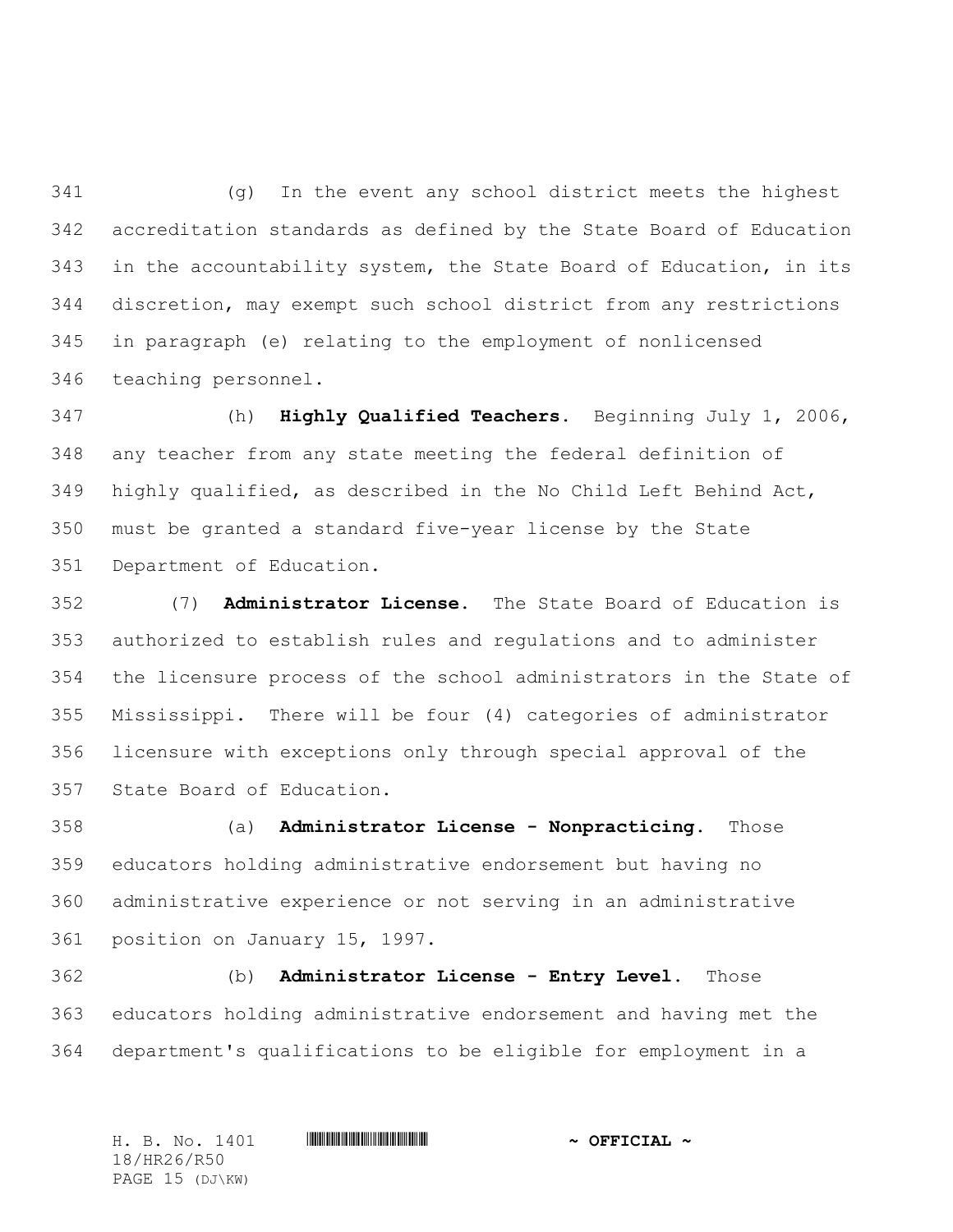Mississippi school district. Administrator License - Entry Level shall be issued for a five-year period and shall be nonrenewable. (c) **Standard Administrator License - Career Level.** An administrator who has met all the requirements of the department for standard administrator licensure.

 (d) **Administrator License - Nontraditional Route.** The board may establish a nontraditional route for licensing administrative personnel. Such nontraditional route for administrative licensure shall be available for persons holding, but not limited to, a master of business administration degree, a master of public administration degree, a master of public planning and policy degree or a doctor of jurisprudence degree from an accredited college or university, with five (5) years of administrative or supervisory experience. Successful completion of the requirements of alternate route licensure for administrators shall qualify the person for a standard administrator license.

 Individuals seeking school administrator licensure under paragraph (b), (c) or (d) shall successfully complete a training program and an assessment process prescribed by the State Board of Education. All applicants for school administrator licensure shall meet all requirements prescribed by the department under paragraph (b), (c) or (d), and the cost of the assessment process required shall be paid by the applicant.

H. B. No. 1401 \*HR26/R50\* **~ OFFICIAL ~** 18/HR26/R50 PAGE 16 (DJ\KW)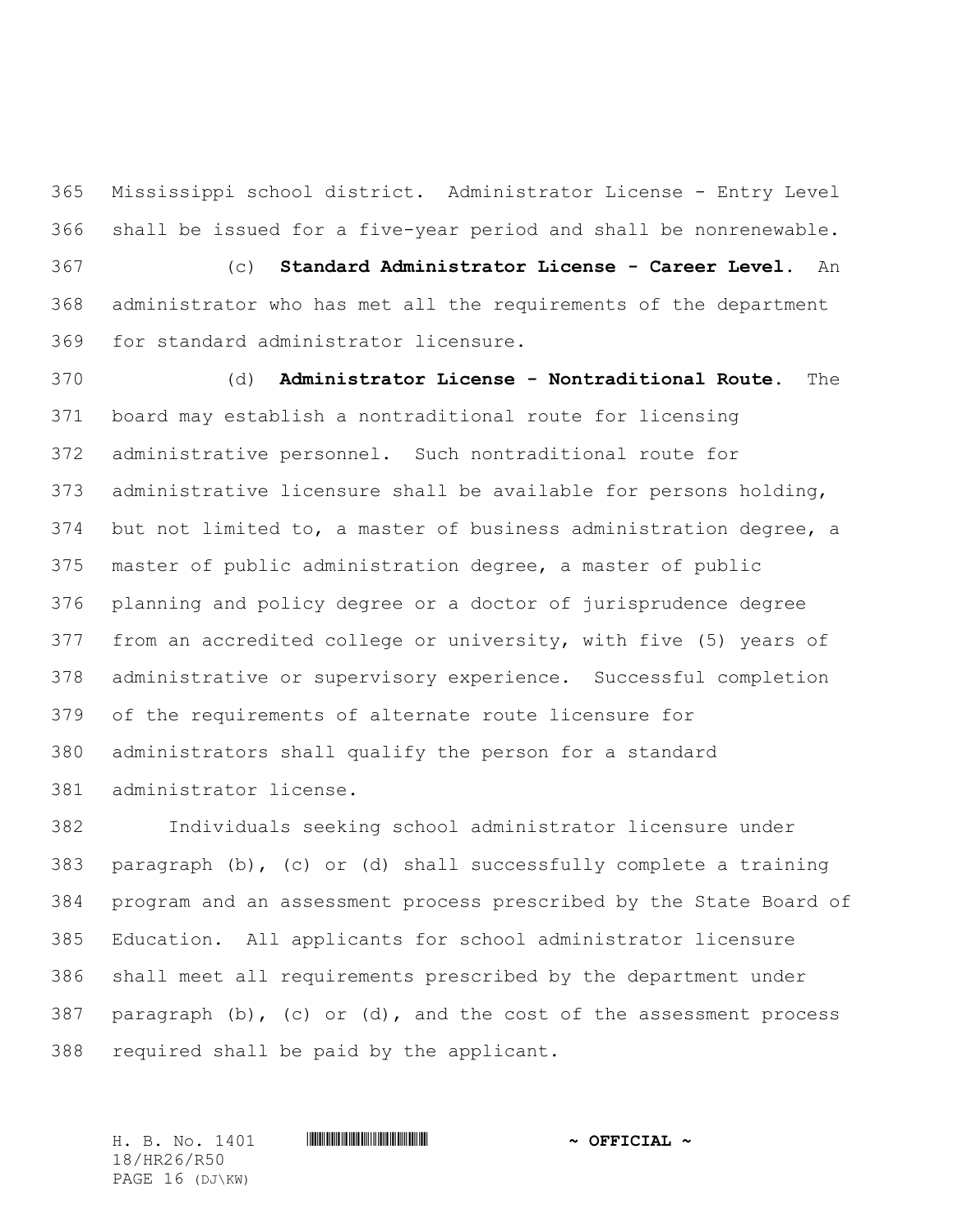(8) **Reciprocity.** (a) The department shall grant a standard license to any individual who possesses a valid standard license from another state and meets minimum Mississippi license requirements or equivalent requirements as determined by the State Board of Education. The issuance of a license by reciprocity to a military-trained applicant or military spouse shall be subject to the provisions of Section 73-50-1.

 (b) The department shall grant a nonrenewable special license to any individual who possesses a credential which is less than a standard license or certification from another state. Such special license shall be valid for the current school year plus one (1) additional school year to expire on June 30 of the second year, not to exceed a total period of twenty-four (24) months, during which time the applicant shall be required to complete the requirements for a standard license in Mississippi.

 (9) **Renewal and Reinstatement of Licenses.** The State Board of Education is authorized to establish rules and regulations for the renewal and reinstatement of educator and administrator licenses. Effective May 15, 1997, the valid standard license held by an educator shall be extended five (5) years beyond the expiration date of the license in order to afford the educator adequate time to fulfill new renewal requirements established pursuant to this subsection. An educator completing a master of education, educational specialist or doctor of education degree in May 1997 for the purpose of upgrading the educator's license to a

H. B. No. 1401 **. HR26. And All And All And All And All And All And All And All And All And All And A** 18/HR26/R50 PAGE 17 (DJ\KW)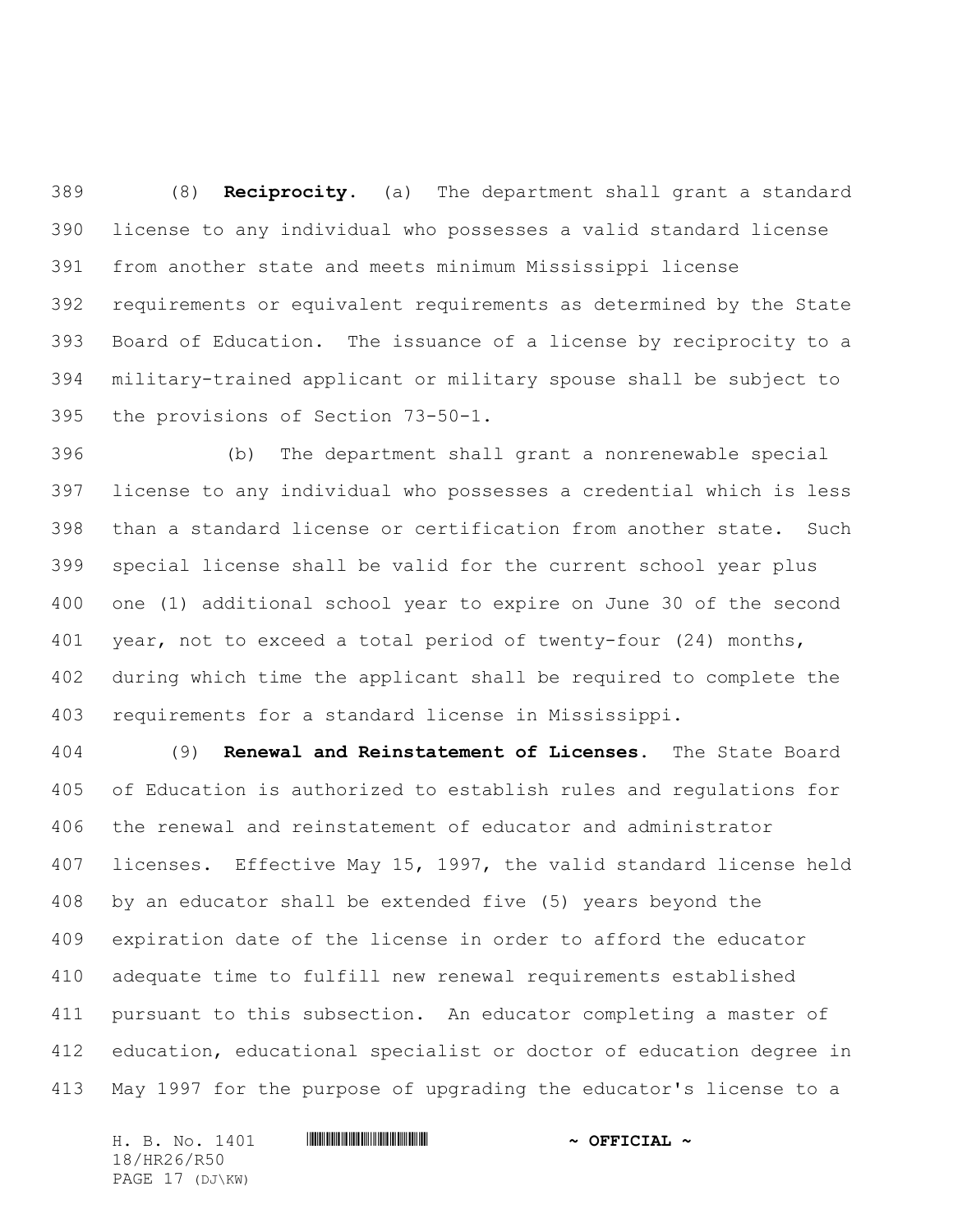higher class shall be given this extension of five (5) years plus five (5) additional years for completion of a higher degree. (10) All controversies involving the issuance, revocation, suspension or any change whatsoever in the licensure of an educator required to hold a license shall be initially heard in a hearing de novo, by the commission or by a subcommittee established by the commission and composed of commission members for the purpose of holding hearings. Any complaint seeking the denial of issuance, revocation or suspension of a license shall be by sworn affidavit filed with the Commission on Teacher and Administrator Education, Certification and Licensure and Development. The decision thereon by the commission or its subcommittee shall be final, unless the aggrieved party shall 427 appeal to the State Board of Education, within ten (10) days, of the decision of the committee or its subcommittee. An appeal to the State Board of Education shall be on the record previously made before the commission or its subcommittee unless otherwise provided by rules and regulations adopted by the board. The State Board of Education in its authority may reverse, or remand with instructions, the decision of the committee or its subcommittee. The decision of the State Board of Education shall be final. (11) The State Board of Education, acting through the commission, may deny an application for any teacher or

administrator license for one or more of the following:

18/HR26/R50 PAGE 18 (DJ\KW)

H. B. No. 1401 \*HR26/R50\* **~ OFFICIAL ~**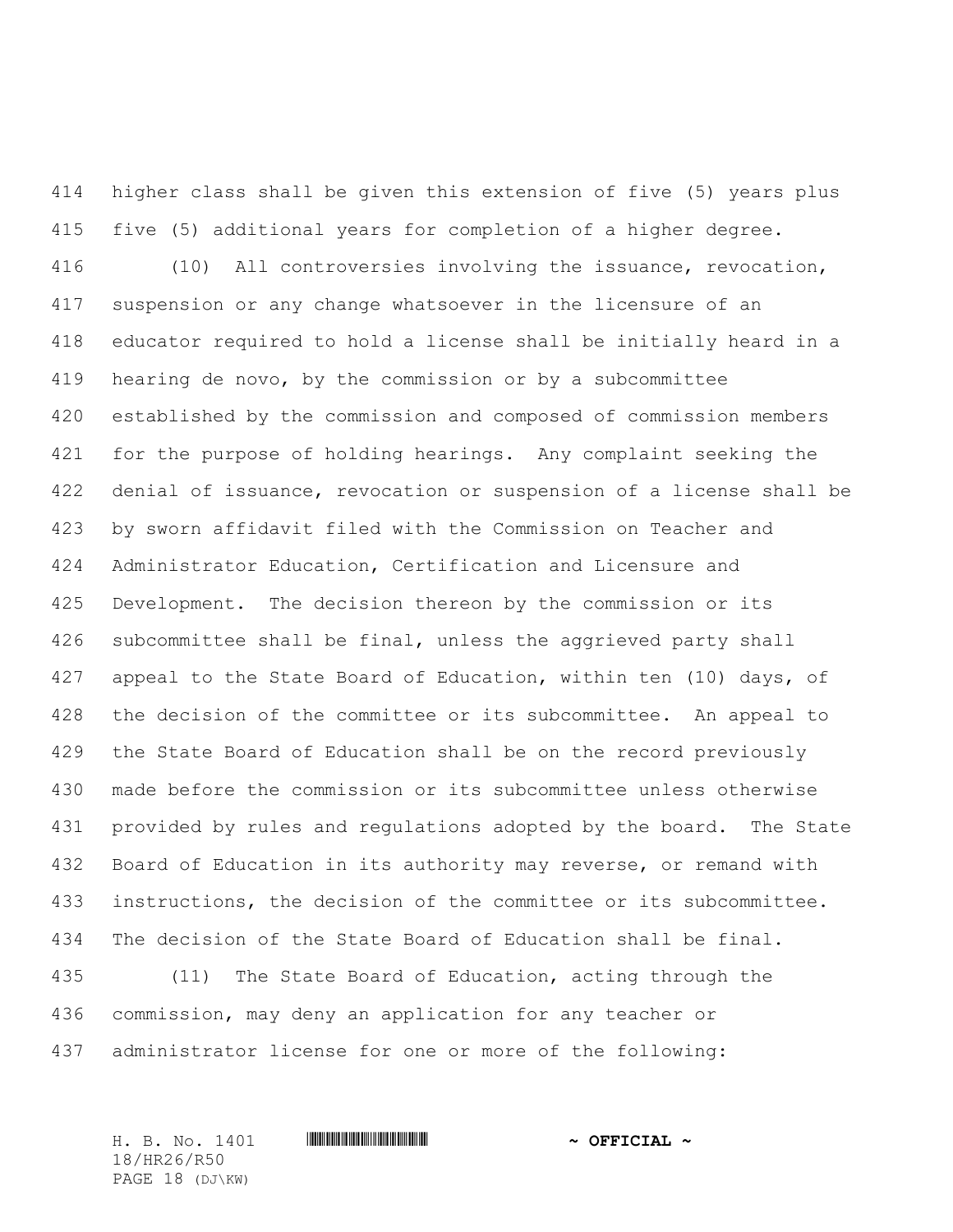(a) Lack of qualifications which are prescribed by law or regulations adopted by the State Board of Education;

 (b) The applicant has a physical, emotional or mental disability that renders the applicant unfit to perform the duties authorized by the license, as certified by a licensed psychologist or psychiatrist;

 (c) The applicant is actively addicted to or actively dependent on alcohol or other habit-forming drugs or is a habitual user of narcotics, barbiturates, amphetamines, hallucinogens or 447 other drugs having similar effect, at the time of application for a license;

 (d) Revocation, suspension or surrender of an applicant's certificate or license by another state shall result in immediate denial of licensure until such time that the records predicating the revocation, suspension or surrender in the prior state have been cleared;

 (e) Fraud or deceit committed by the applicant in 455 securing or attempting to secure such certification and license;

 (f) Failing or refusing to furnish reasonable evidence of identification;

458 (g) The applicant has been convicted, has pled guilty or entered a plea of nolo contendere to a felony, as defined by federal or state law;

 (h) The applicant has been convicted, has pled guilty or entered a plea of nolo contendere to a sex offense as defined

H. B. No. 1401 **\*\*\* HRA60\* AND \*\*\* THE \*\*\* AND \*\*\* OFFICIAL \*** 18/HR26/R50 PAGE 19 (DJ\KW)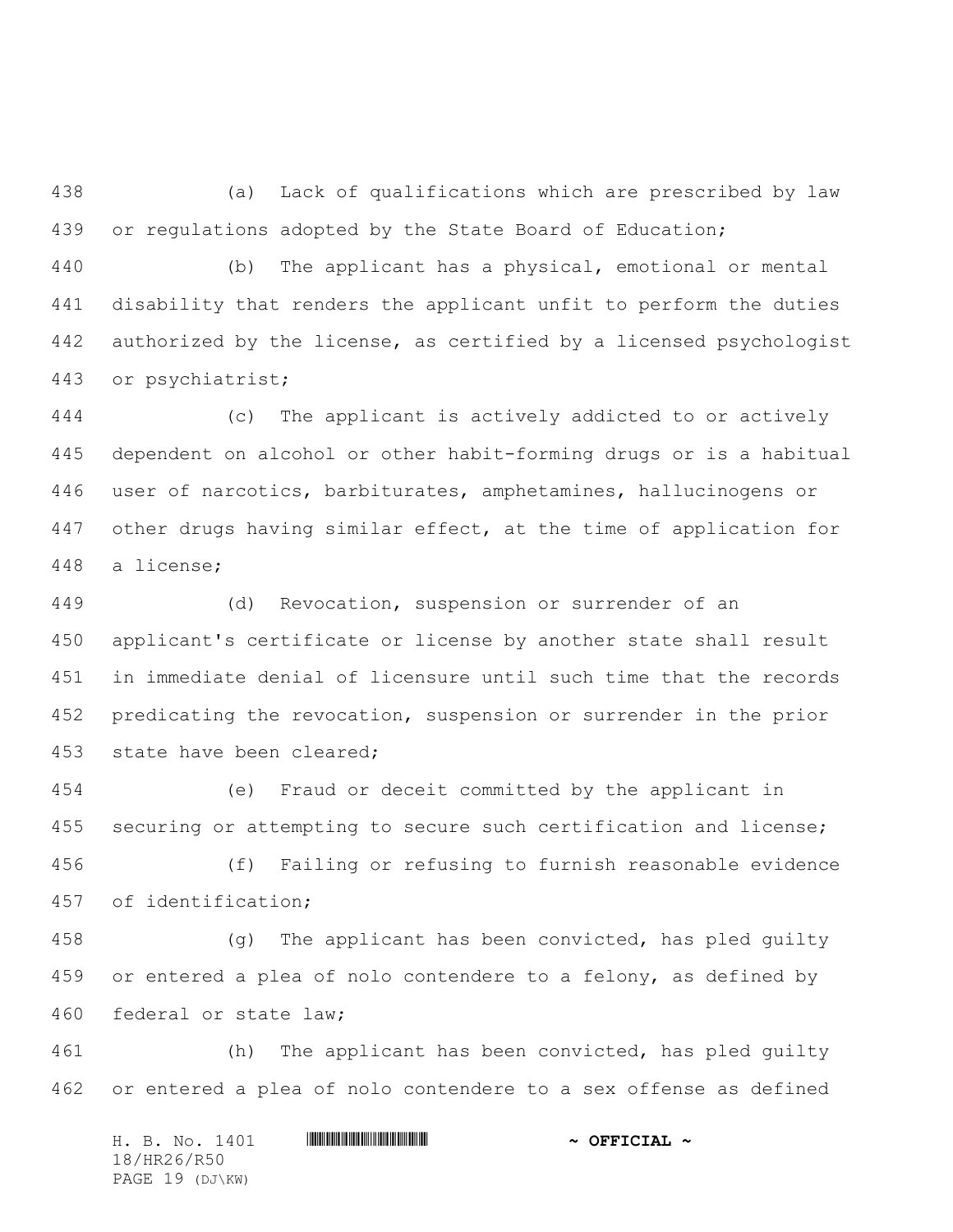by federal or state law. For purposes of this paragraph (h) and paragraph (g) of this subsection, a "guilty plea" includes a plea of guilty, entry of a plea of nolo contendere, or entry of an order granting pretrial or judicial diversion; or

 (i) Probation or post-release supervision for a felony or sex offense conviction, as defined by federal or state law, shall result in the immediate denial of licensure application until expiration of the probationary or post-release supervision period.

 (12) The State Board of Education, acting through the commission, may revoke, suspend or refuse to renew any teacher or administrator license for specified periods of time or may place on probation, censure, reprimand a licensee, or take other disciplinary action with regard to any license issued under this chapter for one or more of the following:

 (a) Breach of contract or abandonment of employment may result in the suspension of the license for one (1) school year as provided in Section 37-9-57;

 (b) Obtaining a license by fraudulent means shall result in immediate suspension and continued suspension for one (1) year after correction is made;

 (c) Suspension or revocation of a certificate or license by another state shall result in immediate suspension or revocation and shall continue until records in the prior state have been cleared;

H. B. No. 1401 \*HR26/R50\* **~ OFFICIAL ~** 18/HR26/R50 PAGE 20 (DJ\KW)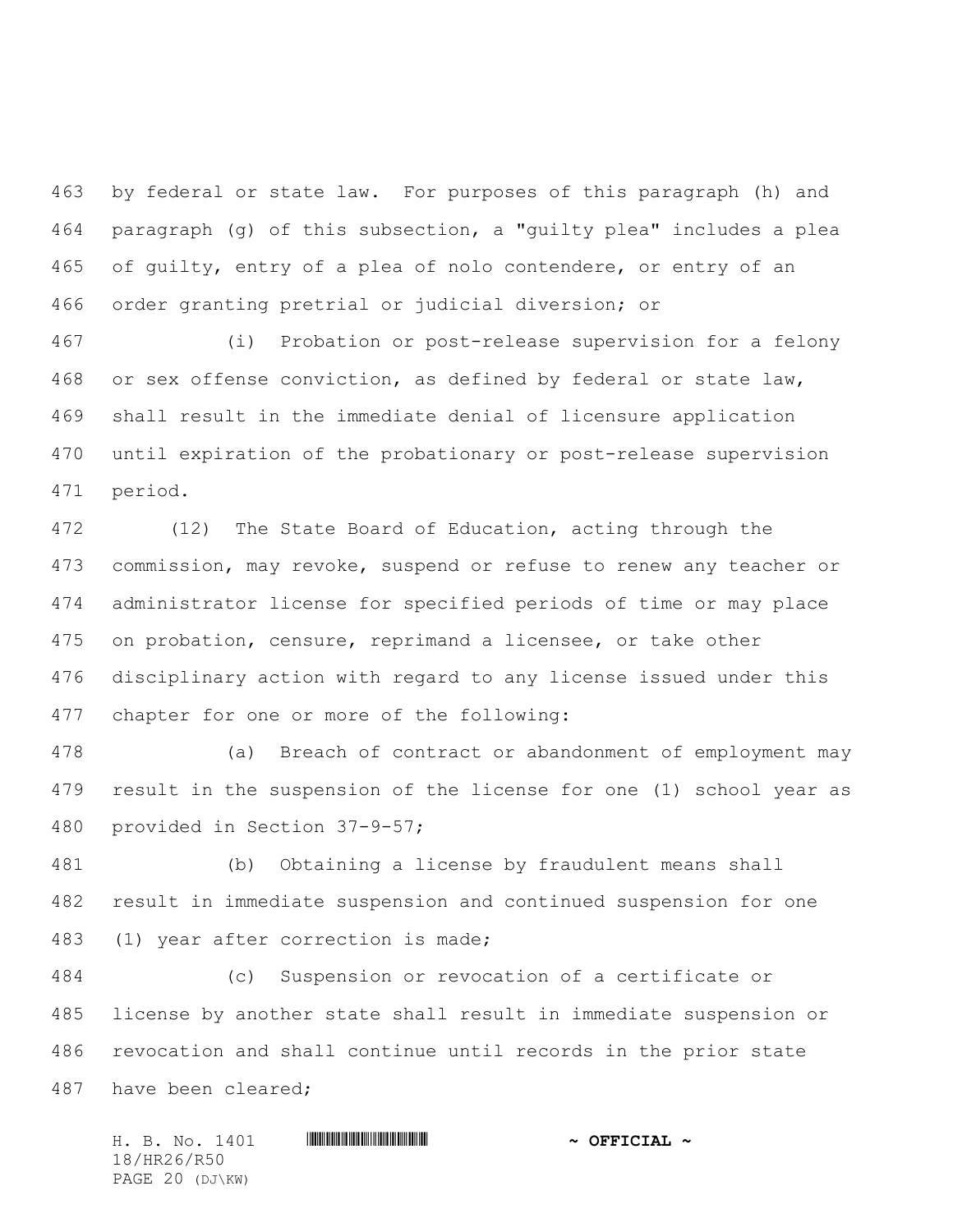(d) The license holder has been convicted, has pled guilty or entered a plea of nolo contendere to a felony, as defined by federal or state law. For purposes of this paragraph, a "guilty plea" includes a plea of guilty, entry of a plea of nolo contendere, or entry of an order granting pretrial or judicial diversion;

 (e) The license holder has been convicted, has pled guilty or entered a plea of nolo contendere to a sex offense, as defined by federal or state law, shall result in immediate suspension or revocation;

 (f) The license holder has received probation or post-release supervision for a felony or sex offense conviction, as defined by federal or state law, which shall result in immediate suspension or revocation until expiration of the probationary or post-release supervision period;

 (g) The license holder knowingly and willfully committing any of the acts affecting validity of mandatory uniform 505 test results as provided in Section  $37-16-4(1)$ ;

 (h) The license holder has engaged in unethical conduct relating to an educator/student relationship as identified by the State Board of Education in its rules;

 (i) The license holder has fondled a student as described in Section 97-5-23, or had any type of sexual involvement with a student as described in Section 97-3-95;

H. B. No. 1401 \*HR26/R50\* **~ OFFICIAL ~** 18/HR26/R50 PAGE 21 (DJ\KW)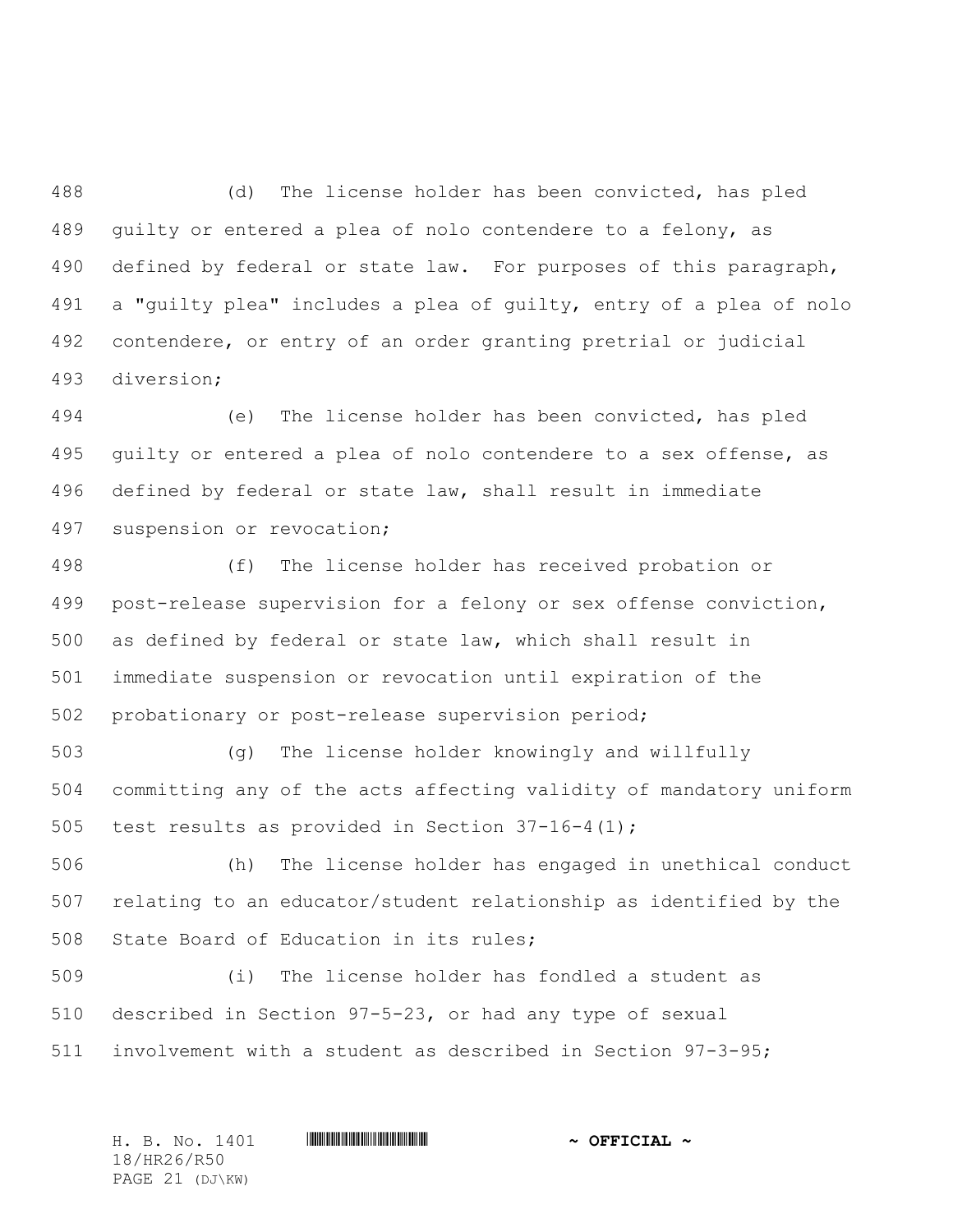(j) The license holder has failed to report sexual involvement of a school employee with a student as required by Section 97-5-24;

 (k) The license holder served as superintendent or principal in a school district during the time preceding and/or that resulted in the Governor declaring a state of emergency and the State Board of Education appointing a conservator;

 (l) The license holder submitted a false certification to the State Department of Education that a statewide test was administered in strict accordance with the Requirements of the Mississippi Statewide Assessment System; or

 (m) The license holder has failed to comply with the Procedures for Reporting Infractions as promulgated by the commission and approved by the State Board of Education pursuant to subsection (15) of this section.

 (13) (a) Dismissal or suspension of a licensed employee by a local school board pursuant to Section 37-9-59 may result in the suspension or revocation of a license for a length of time which shall be determined by the commission and based upon the severity of the offense.

 (b) Any offense committed or attempted in any other state shall result in the same penalty as if committed or attempted in this state.

 (c) A person may voluntarily surrender a license. The surrender of such license may result in the commission

H. B. No. 1401 **\*\*\* HRA60\* AND \*\*\* THE \*\*\* AND \*\*\* OFFICIAL \*** 18/HR26/R50 PAGE 22 (DJ\KW)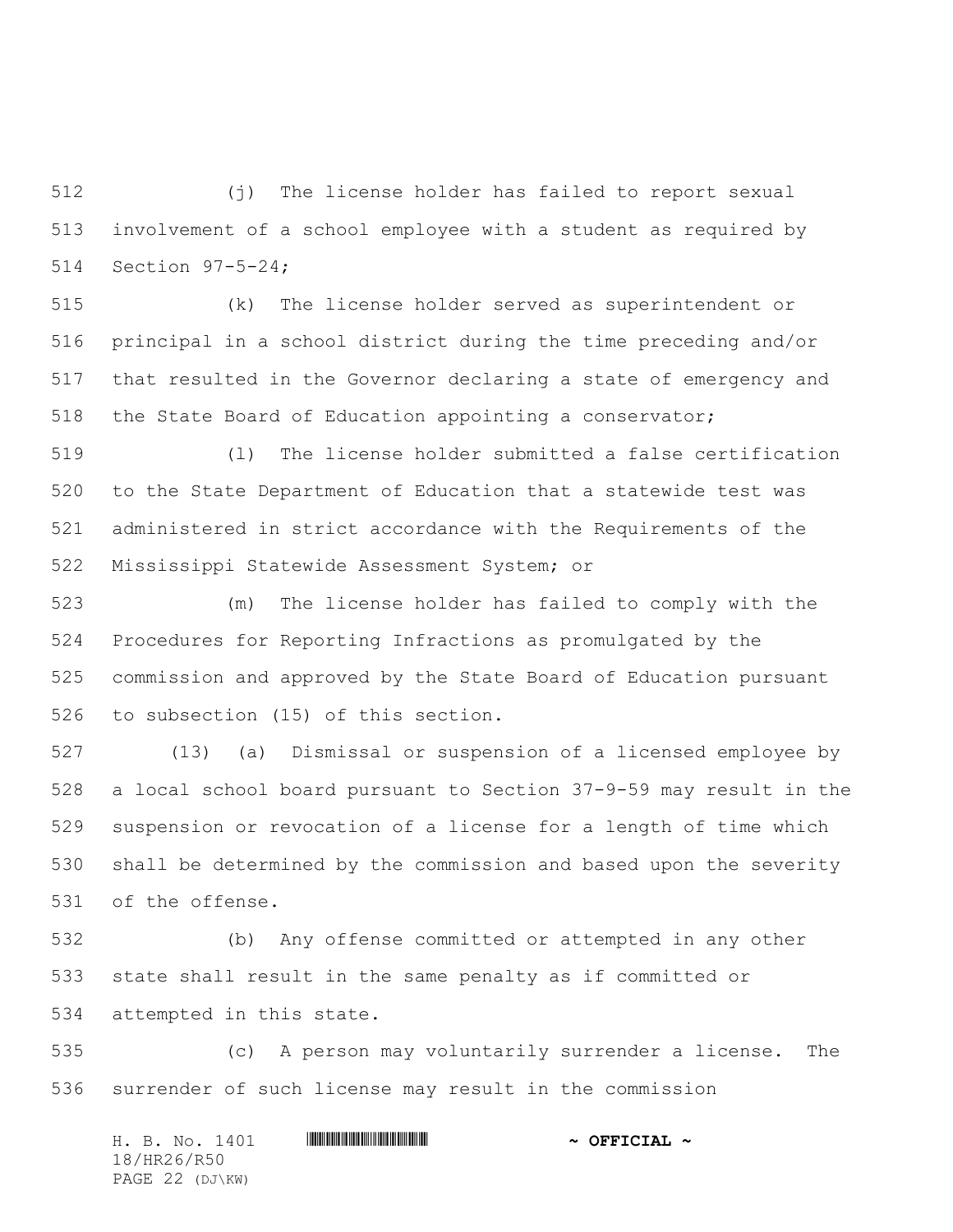recommending any of the above penalties without the necessity of a hearing. However, any such license which has voluntarily been surrendered by a licensed employee may only be reinstated by a majority vote of all members of the commission present at the meeting called for such purpose.

 (14) (a) A person whose license has been revoked or surrendered on any grounds except criminal grounds may petition for reinstatement of the license after one (1) year from the date of revocation or surrender, or after one-half (1/2) of the revoked or surrendered time has lapsed, whichever is greater. A person whose license has been suspended on any grounds or violations under subsection (12) of this section may be reinstated automatically or approved for a reinstatement hearing, upon submission of a written request to the commission. A license suspended, revoked or surrendered on criminal grounds may be reinstated upon petition to the commission filed after expiration of the sentence and parole or probationary period imposed upon conviction. A revoked, suspended or surrendered license may be reinstated upon satisfactory showing of evidence of rehabilitation. The commission shall require all who petition for reinstatement to furnish evidence satisfactory to the commission of good character, good mental, emotional and physical health and such other evidence as the commission may deem necessary to establish the petitioner's rehabilitation and fitness to perform the duties authorized by the license.

H. B. No. 1401 \*HR26/R50\* **~ OFFICIAL ~** 18/HR26/R50 PAGE 23 (DJ\KW)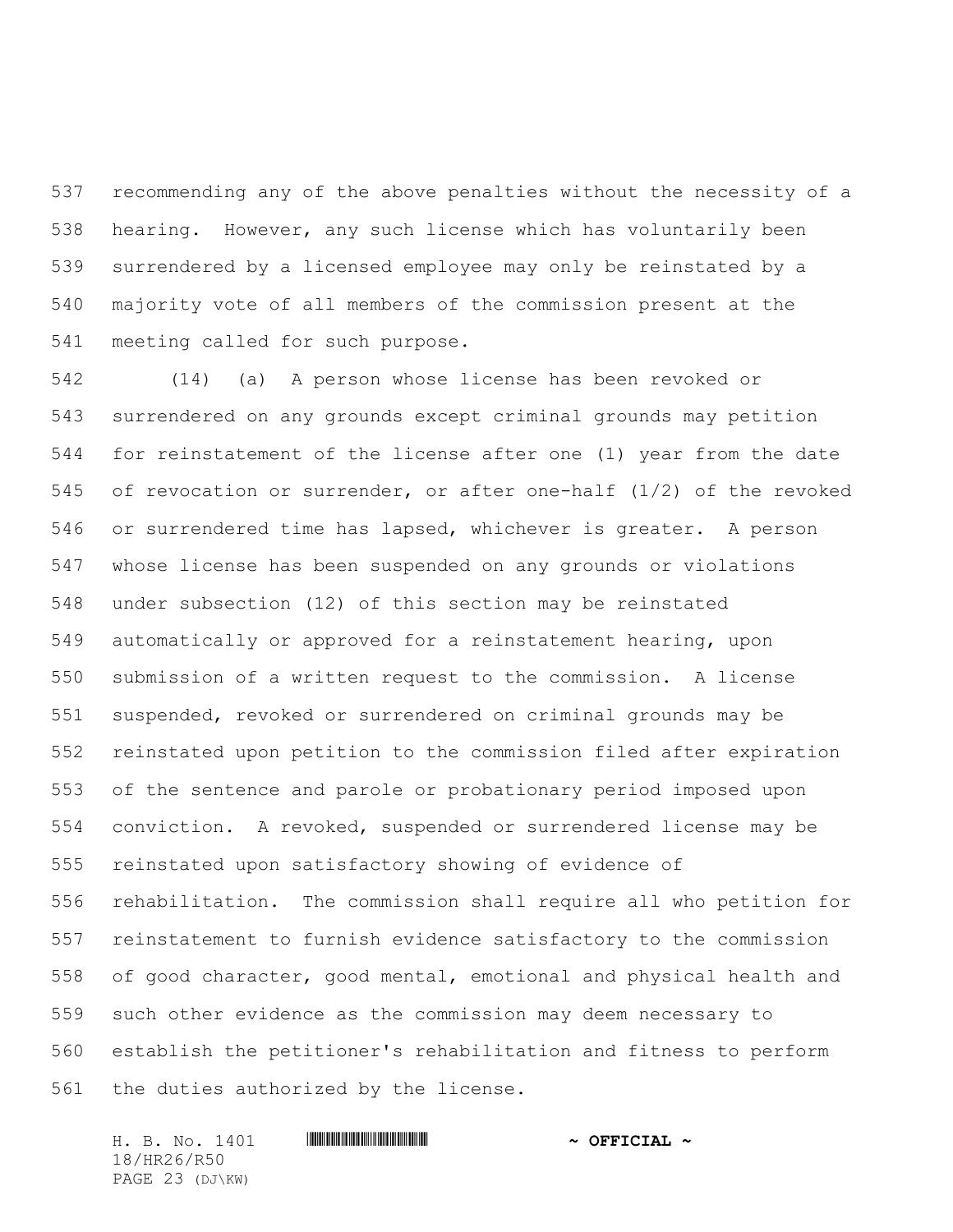(b) A person whose license expires while under investigation by the Office of Educator Misconduct for an alleged violation may not be reinstated without a hearing before the commission if required based on the results of the investigation.

 (15) Reporting procedures and hearing procedures for dealing with infractions under this section shall be promulgated by the commission, subject to the approval of the State Board of Education. The revocation or suspension of a license shall be effected at the time indicated on the notice of suspension or revocation. The commission shall immediately notify the superintendent of the school district or school board where the teacher or administrator is employed of any disciplinary action and also notify the teacher or administrator of such revocation or suspension and shall maintain records of action taken. The State Board of Education may reverse or remand with instructions any decision of the commission regarding a petition for reinstatement of a license, and any such decision of the State Board of Education shall be final.

 (16) An appeal from the action of the State Board of Education in denying an application, revoking or suspending a license or otherwise disciplining any person under the provisions of this section shall be filed in the Chancery Court of the First Judicial District of Hinds County, Mississippi, on the record made, including a verbatim transcript of the testimony at the hearing. The appeal shall be filed within thirty (30) days after

H. B. No. 1401 \*HR26/R50\* **~ OFFICIAL ~** 18/HR26/R50 PAGE 24 (DJ\KW)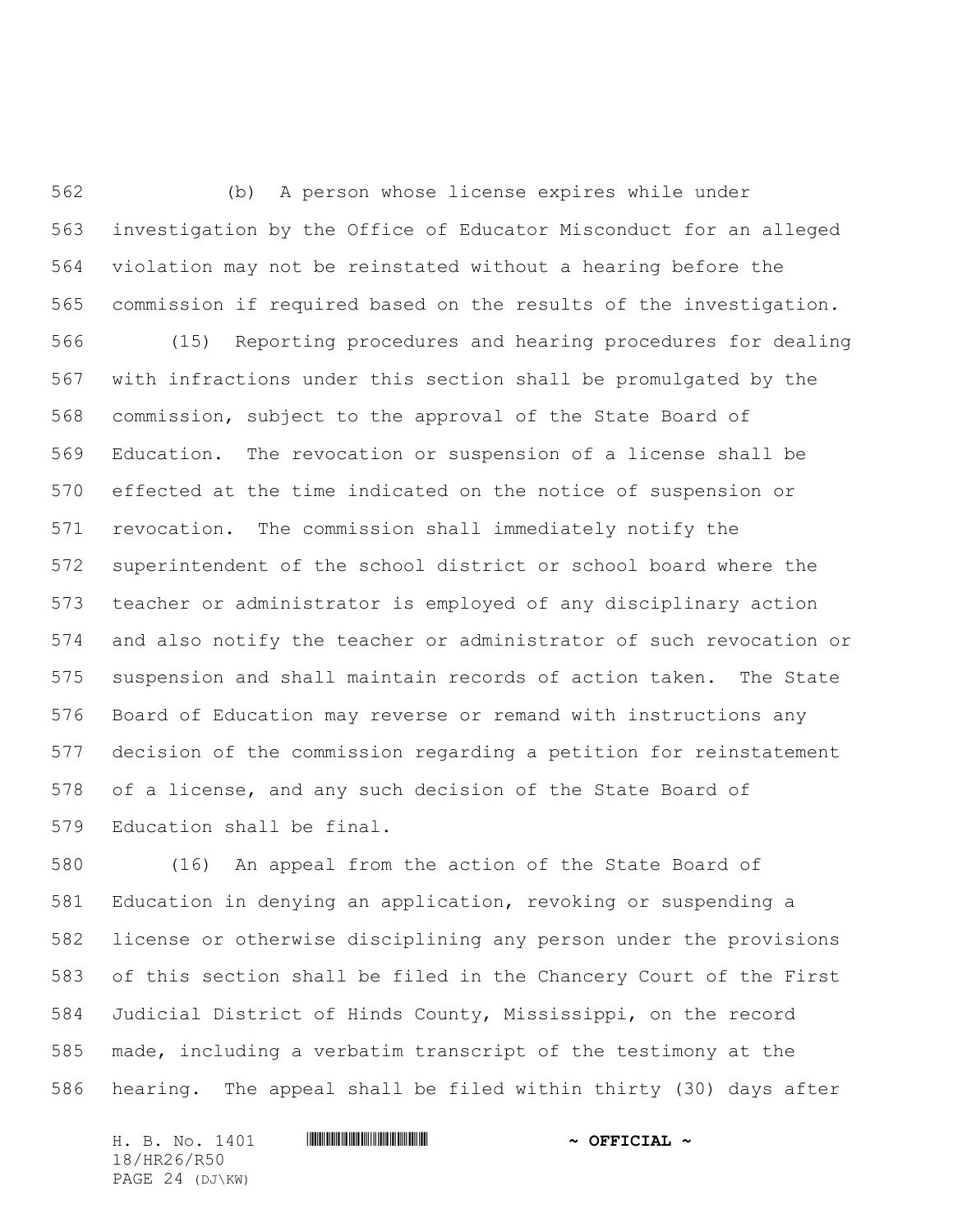notification of the action of the board is mailed or served and the proceedings in chancery court shall be conducted as other matters coming before the court. The appeal shall be perfected upon filing notice of the appeal and by the prepayment of all costs, including the cost of preparation of the record of the proceedings by the State Board of Education, and the filing of a bond in the sum of Two Hundred Dollars (\$200.00) conditioned that if the action of the board be affirmed by the chancery court, the applicant or license holder shall pay the costs of the appeal and the action of the chancery court.

 (17) All such programs, rules, regulations, standards and criteria recommended or authorized by the commission shall become effective upon approval by the State Board of Education as designated by appropriate orders entered upon the minutes thereof.

 (18) The granting of a license shall not be deemed a property right nor a guarantee of employment in any public school district. A license is a privilege indicating minimal eligibility for teaching in the public school districts of Mississippi. This section shall in no way alter or abridge the authority of local school districts to require greater qualifications or standards of performance as a prerequisite of initial or continued employment in such districts.

 (19) In addition to the reasons specified in subsections (12) and (13) of this section, the board shall be authorized to suspend the license of any licensee for being out of compliance

H. B. No. 1401 \*HR26/R50\* **~ OFFICIAL ~** 18/HR26/R50 PAGE 25 (DJ\KW)